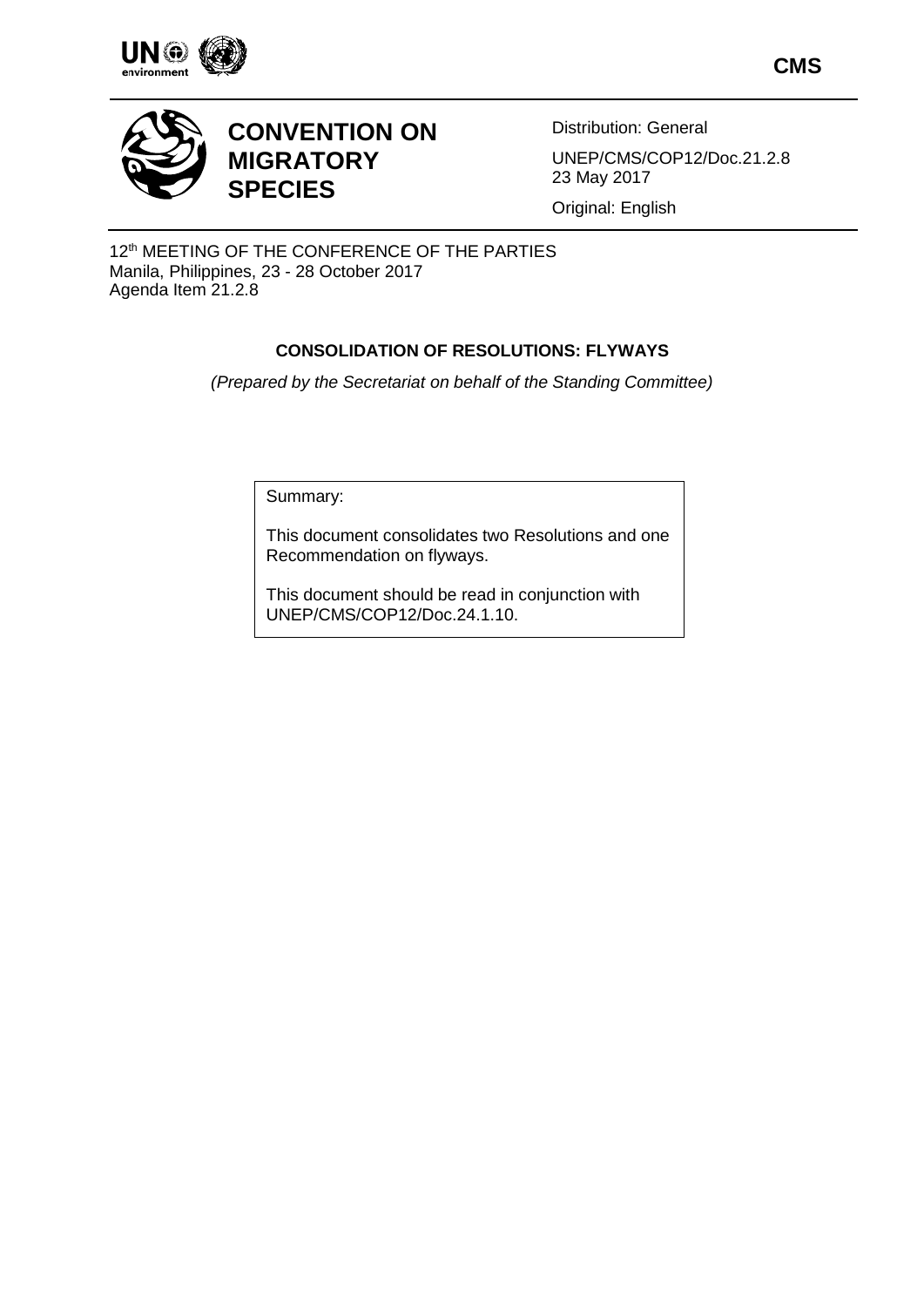#### **CONSOLIDATION OF RESOLUTIONS: FLYWAYS**

#### **Background**

- 1. One Recommendation and two Resolutions provide advice to the Parties relating to flyways:
	- a) Recommendation 7.7, *[America Pacific Flyway Programme](http://www.cms.int/en/document/america-pacific-flyway-programme)*;
	- b) Resolution 10.10, *[Guidance on Global Flyway Conservation and Options for](http://www.cms.int/en/document/guidance-global-flyway-conservation-and-options-policy-arrangements)  [Policy Arrangements](http://www.cms.int/en/document/guidance-global-flyway-conservation-and-options-policy-arrangements)*; and
	- c) Resolution 11.14, *[Programme of Work on Migratory Birds and Flyways](http://www.cms.int/en/document/programme-work-migratory-birds-and-flyways-6)*.
- 2. Annex 1 presents a draft consolidated resolution that includes, in the left-hand column, the original text and preamble of the Resolutions and Recommendation being consolidated. The right-hand column indicates the source of the text and a comment regarding any proposed change.
- 3. Annex 2 contains the clean version of the draft consolidated Resolution, taking into account the comments in Annex 1.
- 4. The Secretariat notes that the two long annexes included in Resolution 11.14, the *Programme of Work on Migratory Birds and Flyways (2014–2023)* and the *Americas Flyways Framework* have not been reproduced due to their length. As explained in the consolidation, they are to be retained in full without modification.

#### Recommended Actions:

- 5. The Conference of the Parties is recommended to:
	- a) adopt the consolidated resolution included in Annex 2.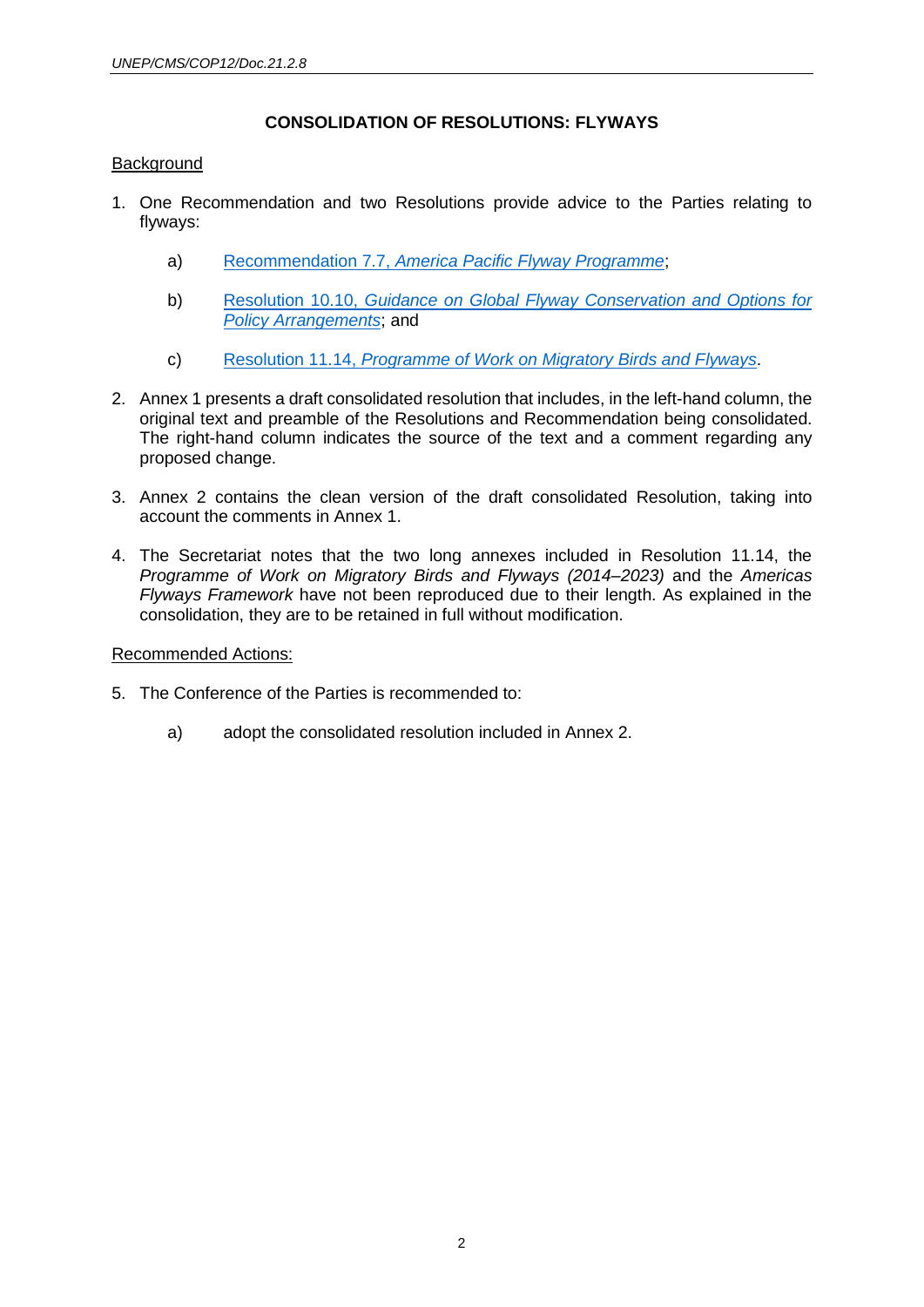#### **ANNEX 1**

### **CONSOLIDATION OF RESOLUTIONS: FLYWAYS**

# *NB: Proposed new text is underlined. Text to be deleted is crossed out.*

| <b>Text from Existing Resolutions and Recommendations</b>                                                                                | <b>Comments</b>                   |
|------------------------------------------------------------------------------------------------------------------------------------------|-----------------------------------|
| Recalling Recommendation 7.7, Resolution 10.10, and Resolution                                                                           | New text to reflect               |
| 11.14 relating to flyways;<br>Recognizing that a flyways approach is necessary to ensure adequate                                        | consolidation<br>Resolution 11.14 |
| conservation and sustainable use of migratory birds throughout their                                                                     |                                   |
| ranges, combining species- and ecosystem-based approaches and                                                                            |                                   |
| promoting international cooperation and coordination among states,                                                                       |                                   |
| the private sector, Multilateral Environmental Agreements, UN                                                                            |                                   |
| institutions, Non-Governmental Organizations, local communities and                                                                      |                                   |
| other stakeholders;                                                                                                                      |                                   |
| Also recognizing that there are specific threats of particular                                                                           | Resolution 11.14                  |
| significance to migratory birds along flyways, as identified in                                                                          |                                   |
| document UNEP/CMS/ScC17/Inf.4.3b (CMS Review 3), that continue                                                                           | Retain and include                |
| to have an impact on these species and their habitats including: inland                                                                  | references from                   |
| wetland reclamation; destruction of coastal and inter-tidal habitats;                                                                    | Resolution 10.10                  |
| loss of forests and grasslands; agricultural intensification and habitat                                                                 |                                   |
| modification through desertification and overgrazing; inappropriate                                                                      |                                   |
| wind turbine development (Resolution 11.27 on Renewable Energy                                                                           |                                   |
| and Migratory Species); collisions with power lines and electrocutions                                                                   |                                   |
| (Resolution 10.11 on Powerlines and Migratory Birds); illegal and/or                                                                     |                                   |
| unsustainable killing, taking and trade (Resolution 11.16 on the<br>Prevention of Illegal Killing, Taking and Trade of Migratory Birds); |                                   |
| overfishing and the bycatch of seabirds (Resolutions 6.2, 7.2, 8.14,                                                                     |                                   |
| 9.18 and 10.14); lead shot and other poisoning (Resolution 11.15 on                                                                      |                                   |
| Preventing Poisoning of Migratory Birds); invasive alien species                                                                         |                                   |
| (Resolution 11.28 on Future CMS Activities on Invasive Alien                                                                             |                                   |
| Species) and avian influenza and other disease (Resolutions 8.27, 9.8                                                                    |                                   |
| and 10.22 on Wildlife Disease); and marine debris (Resolution 11.30                                                                      |                                   |
| on Management of Marine Debris);                                                                                                         |                                   |
| Recognizing specific threats that are of particular significance to                                                                      | Resolution 10.10                  |
| migratory birds along flyways as identified in document                                                                                  |                                   |
| UNEP/CMS/ScC17/Inf.4.3b (CMS Review 3), which may include:                                                                               | Repeal, redundant                 |
| inland wetland reclamation; destruction of coastal and inter-tidal                                                                       |                                   |
| habitats; loss of forests and grasslands; agricultural intensification                                                                   |                                   |
| and habitat modification through desertification and overgrazing;<br>inappropriate wind turbine development (as recognized in Resolution |                                   |
| 7.5); collisions with power lines and electrocutions (as recognized in                                                                   |                                   |
| Resolutions 7.4 and 10.11); illegal and/or unsustainable trapping and                                                                    |                                   |
| shooting; overfishing and the bycatch of seabirds (as recognized in                                                                      |                                   |
| Resolutions 6.2, 7.2, 8.14, 9.18 and 10.14); lead shot and other                                                                         |                                   |
| poisoning (as recognized in Resolution 10.26); invasive alien species                                                                    |                                   |
| and avian influenza and other disease (as recognized in Resolutions                                                                      |                                   |
| 8.27, 9.8 and 10.22); marine debris (as recognized in Resolution 10.4)                                                                   |                                   |
| and other relevant resolutions:                                                                                                          |                                   |
| Recognizing that flyways are to be considered as ecological networks,                                                                    | Resolution 10.10                  |
| since although there may be no direct physical links between their                                                                       |                                   |
| component parts, the populations of birds using them provide an                                                                          | Retain                            |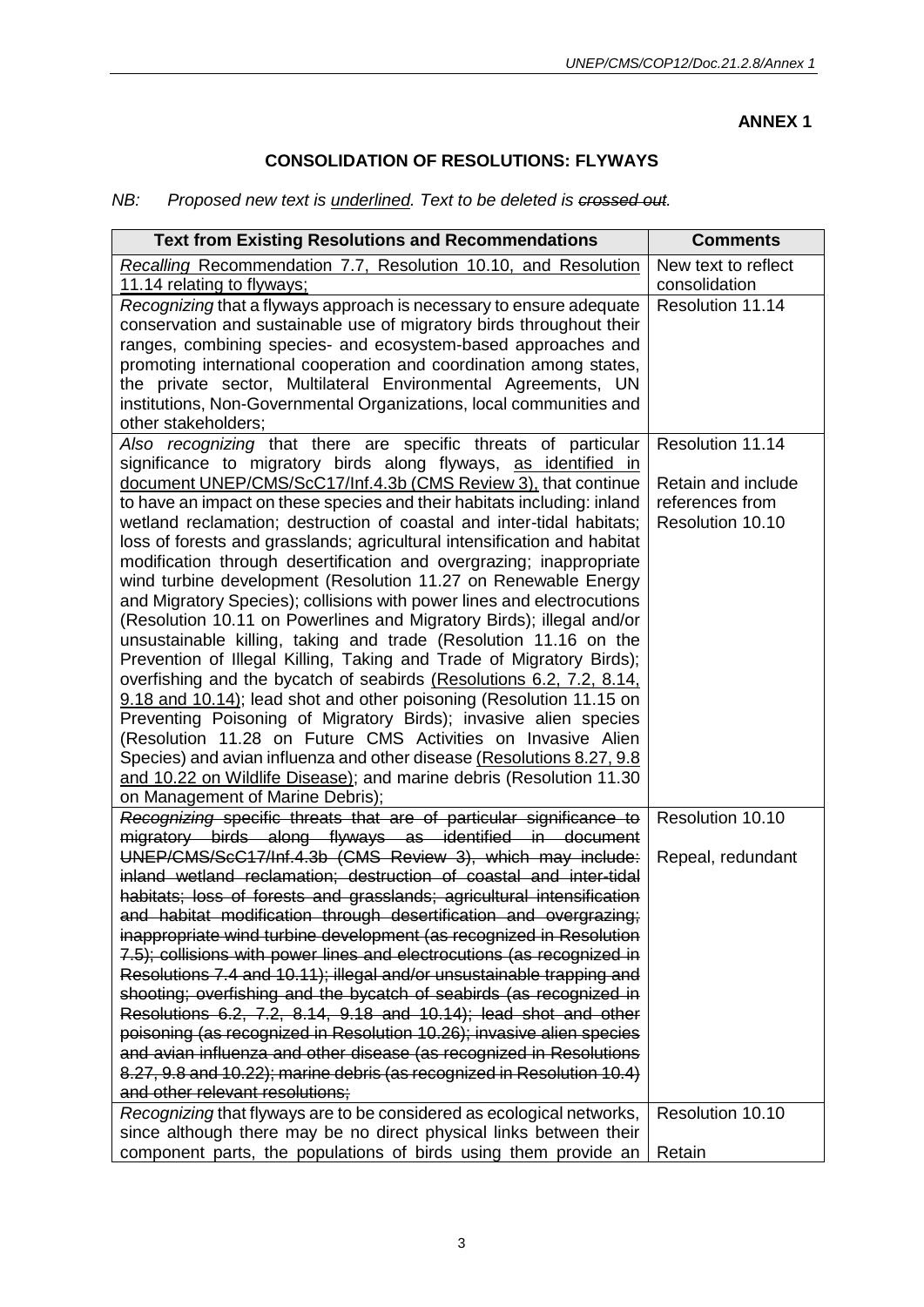| <b>Text from Existing Resolutions and Recommendations</b>                                                                                                                                                                                                                                                                                                                                                                                                                        | <b>Comments</b>  |
|----------------------------------------------------------------------------------------------------------------------------------------------------------------------------------------------------------------------------------------------------------------------------------------------------------------------------------------------------------------------------------------------------------------------------------------------------------------------------------|------------------|
| ecological link themselves, as recognized in UNEP/CMS/Resolution<br>10.3;                                                                                                                                                                                                                                                                                                                                                                                                        |                  |
| Acknowledging that the very broad and comprehensive mandate of                                                                                                                                                                                                                                                                                                                                                                                                                   | Resolution 11.14 |
| Resolution 10.10 on Guidance on Global Flyway Conservation and<br>Options for Policy Arrangements needs to be streamlined and focused<br>into a more detailed Programme of Work in order to provide Parties<br>and stakeholders with a clear road map with timelines, priorities and<br>indicators for the conservation of flyways and migratory birds;                                                                                                                          | Retain           |
| Recalling that Resolution 10.10 requested CMS to work in close                                                                                                                                                                                                                                                                                                                                                                                                                   | Resolution 11.14 |
| partnership with existing flyway organizations and initiatives in the<br>Americas, and in particular the Western Hemisphere Migratory<br>Species Initiative (WHMSI), to develop an overarching conservation<br>Action Plan for migratory birds in the Americas, recognizing especially<br>the established programmes of work and taking into account existing<br>instruments;                                                                                                    | Retain           |
| Taking note of UNEP/CMS/Resolution 10.18, which includes                                                                                                                                                                                                                                                                                                                                                                                                                         | Resolution 10.10 |
| guidelines on the integration of migratory species into National<br>Biodiversity Strategies and Action Plans (NBSAPs); and                                                                                                                                                                                                                                                                                                                                                       | Retain           |
| Aware that Parties have endorsed a Strategic Plan for Migratory<br>Species 2015-2023 (Resolution 11.2) with clearly defined goals and                                                                                                                                                                                                                                                                                                                                            | Resolution 11.14 |
| targets to promote actions to ensure the favourable conservation<br>status of migratory species and their habitats, and that the present<br>POW will make a significant contribution to delivering major parts of<br>this Plan;                                                                                                                                                                                                                                                  | Retain           |
| Acknowledging that Parties that are also Parties to the Convention on                                                                                                                                                                                                                                                                                                                                                                                                            | Resolution 11.14 |
| Biological Diversity have endorsed its Strategic Plan 2011-2020 and<br>the Aichi Biodiversity Targets that commit them to inter alia preventing<br>extinction of threatened species and increasing the overall area and<br>improving the habitat quality of protected areas of terrestrial, coastal<br>and marine habitats, as well other effective area-based conservation<br>measures, integrated into the wider landscapes and seascapes<br>(Targets 11 and 12 respectively); | Retain           |
| Recalling Target 11 of the Aichi Biodiversity Targets 2020 approved<br>by the Convention on Biological Diversity in 2010, which states "By                                                                                                                                                                                                                                                                                                                                       | Resolution 10.10 |
| 2020, at least 17 per cent of terrestrial and inland water, and 10 per                                                                                                                                                                                                                                                                                                                                                                                                           | Retain           |
| cent of coastal and marine areas, especially areas of particular<br>importance for biodiversity and ecosystem services, are conserved<br>effectively<br>and<br>equitably<br>through<br>managed,<br>ecologically<br>representative and well connected systems of protected areas and<br>other effective area-based conservation measures, and integrated<br>into the wider landscapes and seascapes", is especially relevant for<br>the conservation of migratory birds;          |                  |
| Further recalling Target 12 of the Aichi Biodiversity Targets 2020                                                                                                                                                                                                                                                                                                                                                                                                               | Resolution 10.10 |
| approved by the Convention on Biological Diversity, which states "By<br>2020 the extinction of known threatened species has been prevented<br>and their conservation status, particularly of those most in decline, has<br>been improved and sustained";                                                                                                                                                                                                                         | Retain           |
| Acknowledging the relevance of the Wings over Wetlands (WOW)                                                                                                                                                                                                                                                                                                                                                                                                                     | Resolution 10.10 |
| project, developed under the aegis of AEWA and implemented under<br>the lead of Wetlands International and BirdLife International, as the<br>largest initiative to date in the African-Eurasian region for the<br>conservation of migratory waterbirds and their habitats, and in<br>particular its associated Critical Site Network Tool - an open-access                                                                                                                       | Retain           |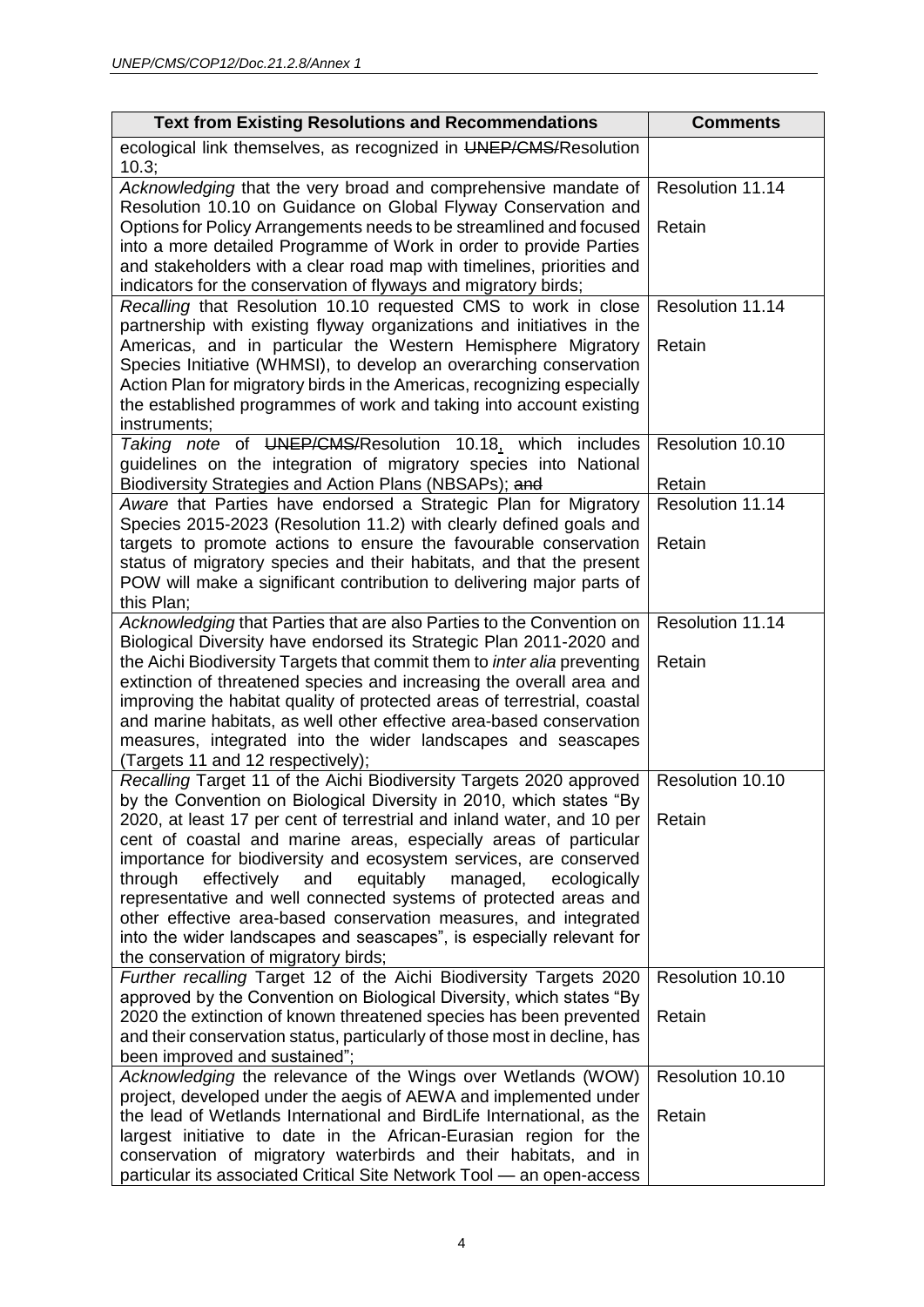| <b>Text from Existing Resolutions and Recommendations</b>                                                                                                                                                                                                                                                                                                                                                                                                                                                                                                                                                                                                                                                                                                                                                                                                                                                                                  | <b>Comments</b>                                                                                                                                                                                                                                                         |
|--------------------------------------------------------------------------------------------------------------------------------------------------------------------------------------------------------------------------------------------------------------------------------------------------------------------------------------------------------------------------------------------------------------------------------------------------------------------------------------------------------------------------------------------------------------------------------------------------------------------------------------------------------------------------------------------------------------------------------------------------------------------------------------------------------------------------------------------------------------------------------------------------------------------------------------------|-------------------------------------------------------------------------------------------------------------------------------------------------------------------------------------------------------------------------------------------------------------------------|
| web portal providing information about waterbird populations and the<br>Critical Sites required through their annual cycle, and designed to<br>decision-making at site.<br>support conservation<br>national<br>and<br>international levels;                                                                                                                                                                                                                                                                                                                                                                                                                                                                                                                                                                                                                                                                                                |                                                                                                                                                                                                                                                                         |
| Acknowledging with satisfaction the extensive monitoring and<br>conservation work by Partners of the East Asian-Australasian Flyway                                                                                                                                                                                                                                                                                                                                                                                                                                                                                                                                                                                                                                                                                                                                                                                                        | Resolution 10.10                                                                                                                                                                                                                                                        |
| Partnership (EAAFP) for migratory waterbirds and their habitats;                                                                                                                                                                                                                                                                                                                                                                                                                                                                                                                                                                                                                                                                                                                                                                                                                                                                           | Retain                                                                                                                                                                                                                                                                  |
| Recognizing also the vital importance of the Arctic as the location of<br>breeding and moulting areas of the world's major flyways and that the<br>region is undergoing rapid change driven by climate effects,<br>development of activities of major extractive industry, land and water<br>transportation routes and other threats;                                                                                                                                                                                                                                                                                                                                                                                                                                                                                                                                                                                                      | Resolution 10.10<br>Retain                                                                                                                                                                                                                                              |
| Also a Acknowledging the 2013 Resolution of Cooperation signed<br>between the Secretariats of CMS and the Conservation of Arctic Flora<br>and Fauna Working Group (CAFF) of the Arctic Council and tripartite<br>CAFF/CMS/AEWA joint work plan 2013-2015 to encourage<br>information sharing to assist in the conservation of migratory species<br>along all the world's flyways and to assist cooperation with non-Arctic<br>countries on these issues, and welcoming the Arctic Migratory Bird                                                                                                                                                                                                                                                                                                                                                                                                                                           | Resolution 11.14<br>Retain with updated<br>reference to the<br>2015-2019 work<br>plan                                                                                                                                                                                   |
| Initiative and its associated 2015-2019 Work Plan;                                                                                                                                                                                                                                                                                                                                                                                                                                                                                                                                                                                                                                                                                                                                                                                                                                                                                         |                                                                                                                                                                                                                                                                         |
| Acknowledging the contributions of the UNEP-GEF Siberian Crane<br>Wetland Project implemented by the International Crane Foundation<br>and the governments of China, the Islamic Republic of Iran,<br>Kazakhstan and the Russian Federation to the protection and<br>management of an ecological site network in Asia;<br>Recalling Resolution 9.2 Resolution 11.14, which set up a reaffirmed<br>the global open-ended Working Group on Flyways within the<br>framework of the Scientific Council to act as a think-tank on migratory<br>bird flyways and frameworks;<br>Recalling further that the Working Group was given the task of<br>reviewing scientific and technical issues concerning the conservation<br>of migratory birds and their habitats, and relevant international<br>instruments, initiatives and processes, as the basis for future CMS<br>policy on flyways and contributing to work on the Future Shape of<br>CMS; | Resolution 10.10<br>Retain; the Project<br>ended in 2009, but if<br>the Parties wish to<br>continue to<br>reference the work<br>performed, then the<br>paragraph should be<br>retained<br>Resolution 10.10<br>Retain with updated<br>text<br>Resolution 10.10<br>Retain |
| Noting with appreciation the broad participation and work undertaken<br>by the Scientific Council, the Secretariats of the Ramsar Convention<br>and African-Eurasian Migratory Waterbird Agreement (AEWA),<br>international NGOs (BirdLife International, Wetlands International),<br>the Americas Waterbird Conservation Council,<br>the Western<br>Hemisphere Shorebird Reserve Network, the Western Hemisphere<br>Migratory Species Initiative, the East Asian–Australasian Flyway<br>Partnership, the Federation of Associations for Hunting &<br>Conservation of the EU and international experts as well as a wider<br>consultative group contributing to the work of the Working Group;                                                                                                                                                                                                                                             | Resolution 10.10<br>Retain                                                                                                                                                                                                                                              |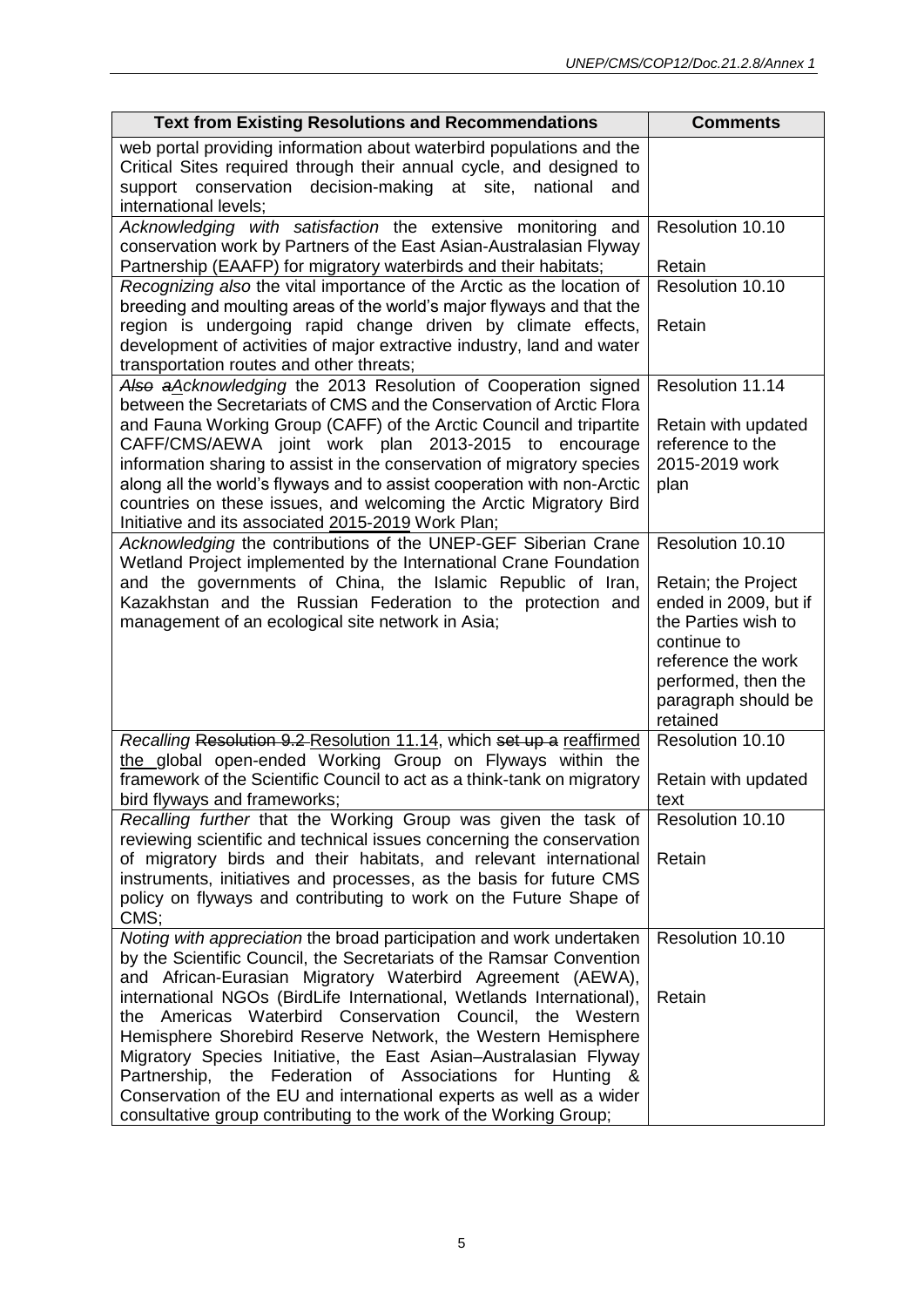| <b>Text from Existing Resolutions and Recommendations</b>                                                                                                                                                                                                                                                                                                                                              | <b>Comments</b>     |
|--------------------------------------------------------------------------------------------------------------------------------------------------------------------------------------------------------------------------------------------------------------------------------------------------------------------------------------------------------------------------------------------------------|---------------------|
| Further noting with satisfaction that in accordance with the terms of                                                                                                                                                                                                                                                                                                                                  | Resolution 10.10    |
| reference of the Working Group, three global reviews have been<br>produced: the first one analyzing the existing CMS and non-CMS<br>administrative arrangements (Review 1); the second regarding<br>scientific and technical issues and priority issues related to flyways<br>and management of migratory species and their habitats (Review 2);<br>and the third regarding policy options (Review 3); | Retain              |
| Noting with gratitude the work undertaken by the Working Group on                                                                                                                                                                                                                                                                                                                                      | Resolution 10.10    |
| Flyways at its meeting in Edinburgh on 20-21 February 2011 and                                                                                                                                                                                                                                                                                                                                         |                     |
| during the whole intersessional period and acknowledging the                                                                                                                                                                                                                                                                                                                                           |                     |
| generous financial contributions provided by Germany, Switzerland,                                                                                                                                                                                                                                                                                                                                     |                     |
| the United Kingdom and Wetlands International as well as the support<br>of Working Group members towards the preparation and organization                                                                                                                                                                                                                                                              |                     |
| of the meeting and the drafting of reports;                                                                                                                                                                                                                                                                                                                                                            |                     |
| Noting with gratitude the work undertaken by the Working Group on                                                                                                                                                                                                                                                                                                                                      | Resolution 11.14    |
| Flyways at its meetings in Jamaica (11-14 March 2014) and Germany                                                                                                                                                                                                                                                                                                                                      |                     |
| (30 June 2014) and during the whole intersessional period and                                                                                                                                                                                                                                                                                                                                          | Retain              |
| acknowledging the generous financial contributions provided by the                                                                                                                                                                                                                                                                                                                                     |                     |
| Government of Switzerland as well as the contribution of Working                                                                                                                                                                                                                                                                                                                                       |                     |
| Group members towards the successful completion of these meetings                                                                                                                                                                                                                                                                                                                                      |                     |
| and their outputs; and                                                                                                                                                                                                                                                                                                                                                                                 | Resolution 11.14    |
| Thanking the Government of Jamaica for hosting the Flyways<br>Meetings held on 11-14 March 2014 in Trelawney, and the                                                                                                                                                                                                                                                                                  |                     |
| Governments of Canada and Switzerland, the Organization of                                                                                                                                                                                                                                                                                                                                             | Retain              |
| American States (OAS), WHMSI and the CMS Secretariat for co-                                                                                                                                                                                                                                                                                                                                           |                     |
| organizing and sponsoring these meetings;                                                                                                                                                                                                                                                                                                                                                              |                     |
| Noting with appreciation the support and guidance provided by the                                                                                                                                                                                                                                                                                                                                      | Resolution 10.10    |
| Secretariat and the Standing Committee respectively to the operation                                                                                                                                                                                                                                                                                                                                   |                     |
| of the Working Group throughout the intersessional periods;                                                                                                                                                                                                                                                                                                                                            | Retain              |
| Acknowledging other contributing parallel processes undertaken                                                                                                                                                                                                                                                                                                                                         | Resolution 10.10    |
| within CMS such as the Working Group on the Future Shape of CMS<br>and recalling that, according to Resolution 9.2 Resolution 11.12, the                                                                                                                                                                                                                                                               | Retain with updated |
| conclusion of instruments currently under development and the                                                                                                                                                                                                                                                                                                                                          | text                |
| elaboration of new instruments under the aegis of CMS need to be                                                                                                                                                                                                                                                                                                                                       |                     |
| linked to the outcome of the Future Shape process;                                                                                                                                                                                                                                                                                                                                                     |                     |
| Further taking note of the report of the Global Waterbirds Flyways                                                                                                                                                                                                                                                                                                                                     | Resolution 10.10    |
| Workshop to promote exchange of Good Practice and Learning that                                                                                                                                                                                                                                                                                                                                        |                     |
| took place in Seosan (Republic of Korea) on 17-20 October 2011,                                                                                                                                                                                                                                                                                                                                        | Retain              |
| contained in document UNEP/CMS/Inf.10.41;                                                                                                                                                                                                                                                                                                                                                              |                     |
| Taking note of "The Hague Action Statement" issued on the occasion<br>of the 15 <sup>th</sup> Anniversary of AEWA in June 2010; and                                                                                                                                                                                                                                                                    | Resolution 10.10    |
|                                                                                                                                                                                                                                                                                                                                                                                                        | Retain              |
| Considering that policies that encourage environmentally-friendly                                                                                                                                                                                                                                                                                                                                      | Resolution 10.10    |
| economic growth and development would be highly beneficial for                                                                                                                                                                                                                                                                                                                                         |                     |
| migratory birds, including bird-friendly agricultural practices that also                                                                                                                                                                                                                                                                                                                              | Retain              |
| improve local livelihoods, and that these practices should be                                                                                                                                                                                                                                                                                                                                          |                     |
| promoted along all flyways;                                                                                                                                                                                                                                                                                                                                                                            |                     |
| Noting the various ongoing activities in the Central (Panama) and                                                                                                                                                                                                                                                                                                                                      | Recommendation      |
| South American Region for the protection of migratory species of<br>waterbirds, such as the Western Hemisphere Shorebird Reserve                                                                                                                                                                                                                                                                       | 7.7                 |
| Network, the Neotropical Waterbird Census, as well as projects under                                                                                                                                                                                                                                                                                                                                   | Retain              |
| the auspices of CMS such as those concerning Andean flamingoes                                                                                                                                                                                                                                                                                                                                         |                     |
| and the Ruddy-headed goose;                                                                                                                                                                                                                                                                                                                                                                            |                     |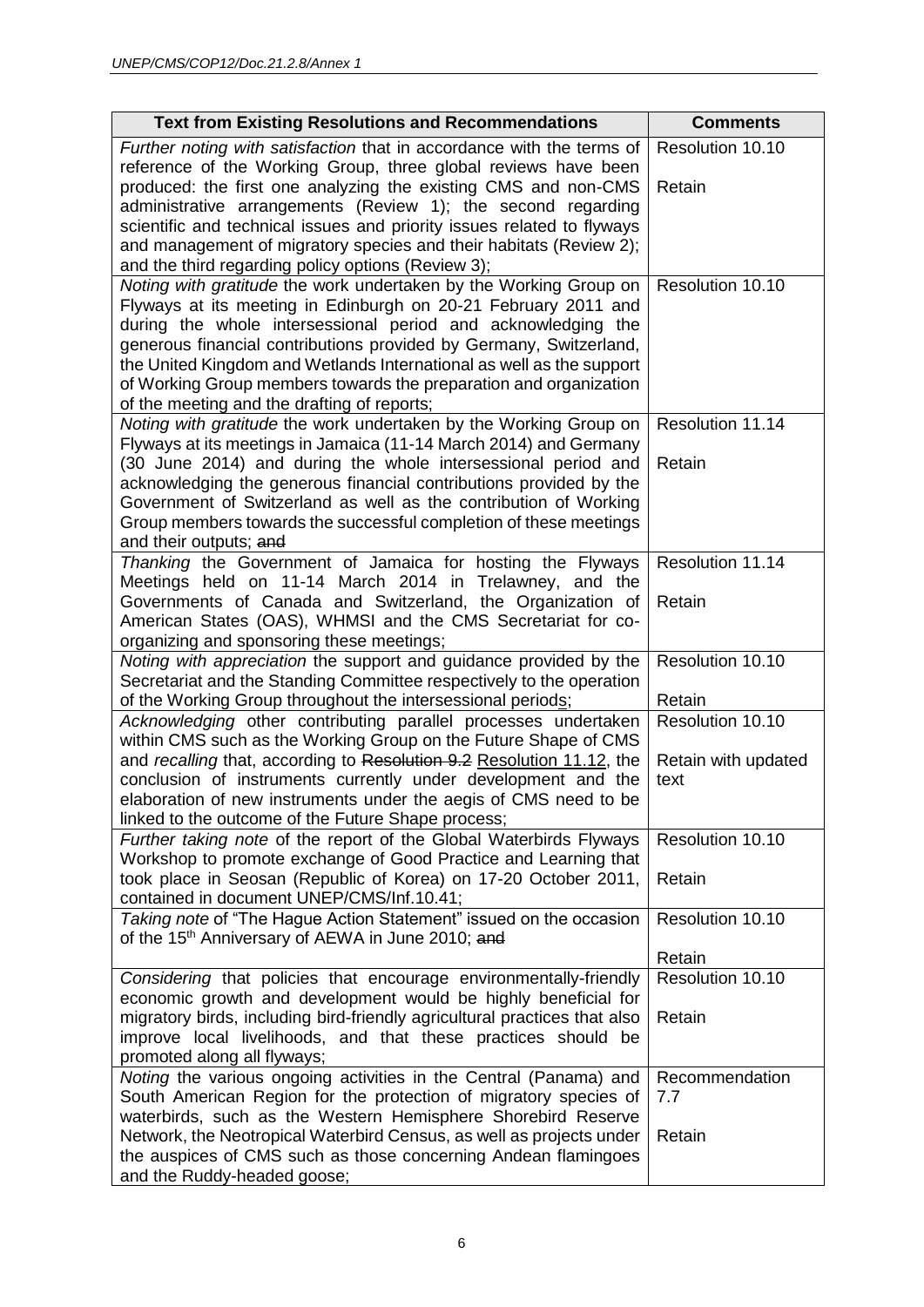| <b>Text from Existing Resolutions and Recommendations</b>                                                                                                                                                                                                                                                                                                                                                                           | <b>Comments</b>                                                     |
|-------------------------------------------------------------------------------------------------------------------------------------------------------------------------------------------------------------------------------------------------------------------------------------------------------------------------------------------------------------------------------------------------------------------------------------|---------------------------------------------------------------------|
| Noting the original initiative by the late Lic. Pablo Canevari to bring<br>many activities together and to establish an America Pacific Flyway<br>Agreement under CMS the Bonn Convention;                                                                                                                                                                                                                                          | Recommendation<br>7.7<br>Retain                                     |
| Further noting the work undertaken by the Government of the<br>Netherlands and Wetlands International to develop the original<br>initiative further into a programme proposal: "Wetlands and Birds of                                                                                                                                                                                                                               | Recommendation<br>7.7                                               |
| the Americas" published as a draft in June 2001, also known as the<br>"The America Pacific Flyway Programme", and presently subject to an<br>intensive consultation process in the region as well as in North<br>America;                                                                                                                                                                                                           | Retain but repeal<br>indicated text as out<br>of date               |
| Aware of the great importance of the region for migratory waterbirds<br>and their habitats, as cited in "Wetlands of South America: An Agenda<br>for Biodiversity Conservation and Policies Development" (Wetlands<br>International, 2001) and of the great need for conservation of the<br>entire flyway, preferably within the framework of a multilateral flyway                                                                 | Recommendation<br>7.7<br>Retain                                     |
| Agreement on the basis of Article IV of the Convention;<br>Noting the important habitat changes in wintering grounds, particularly<br>for shorebirds, and the indications of a decrease in numbers for<br>almost all species;                                                                                                                                                                                                       | Recommendation<br>7.7<br>Retain                                     |
| Aware also of the strong emphasis in the draft programme on capacity<br>building, community involvement, international co-operation and the<br>gathering of important data for the management of waterbird<br>populations and their habitats, such as the South American Wetland                                                                                                                                                    | Recommendation<br>7.7<br>Retain                                     |
| Assessment and the Neotropical Waterbird Census; and<br>Anxious to see the programme being implemented in due time as an<br>important contribution to the general aims of CMS and with a view<br>towards the possible development of a more formal flyway Agreement<br>such as that developed for African-Eurasian migratory waterbirds;                                                                                            | Recommendation<br>7.7<br>Retain with minor<br>repeal to account for |
| The Conference of the Parties to the<br>Convention on the Conservation of Migratory Species of Wild Animals                                                                                                                                                                                                                                                                                                                         | adopted programme                                                   |
| 1. Adopts Reaffirms the "Programme of Work on Migratory Birds and                                                                                                                                                                                                                                                                                                                                                                   | Resolution 11.14                                                    |
| Flyways 2014-2023" (the POW) included as Annex 1 to this<br>Resolution and <i>urges</i> Parties and signatories to CMS instruments,<br>and encourages non-Parties organizations and stakeholders to<br>implement the POW as a matter of priority;                                                                                                                                                                                   | Retain with new text                                                |
| 2. Adopts Reaffirms the "Americas Flyways Framework" included as<br>Annex 2 to this Resolution and <i>urges</i> CMS Parties and signatories to<br>CMS instruments in the Americas, and invites non-Parties,<br>organizations and stakeholders to implement the Framework in<br>collaboration with WHMSI to protect migratory birds and their habitats<br>throughout the Western Hemisphere;                                         | Resolution 11.14<br>Retain with new text                            |
| 3. Calls on the Flyways Working Group and on the CMS Secretariat<br>to support the establishment of a Task Force, in conjunction with<br>WHMSI, to coordinate the development and implementation of an<br>action plan to achieve the global Programme of Work and Americas<br>Flyways Framework including provisions for concerted conservation<br>action for priority species, and to report to COP12 onwards and<br><b>WHMSI:</b> | Resolution 11.14<br>Retain                                          |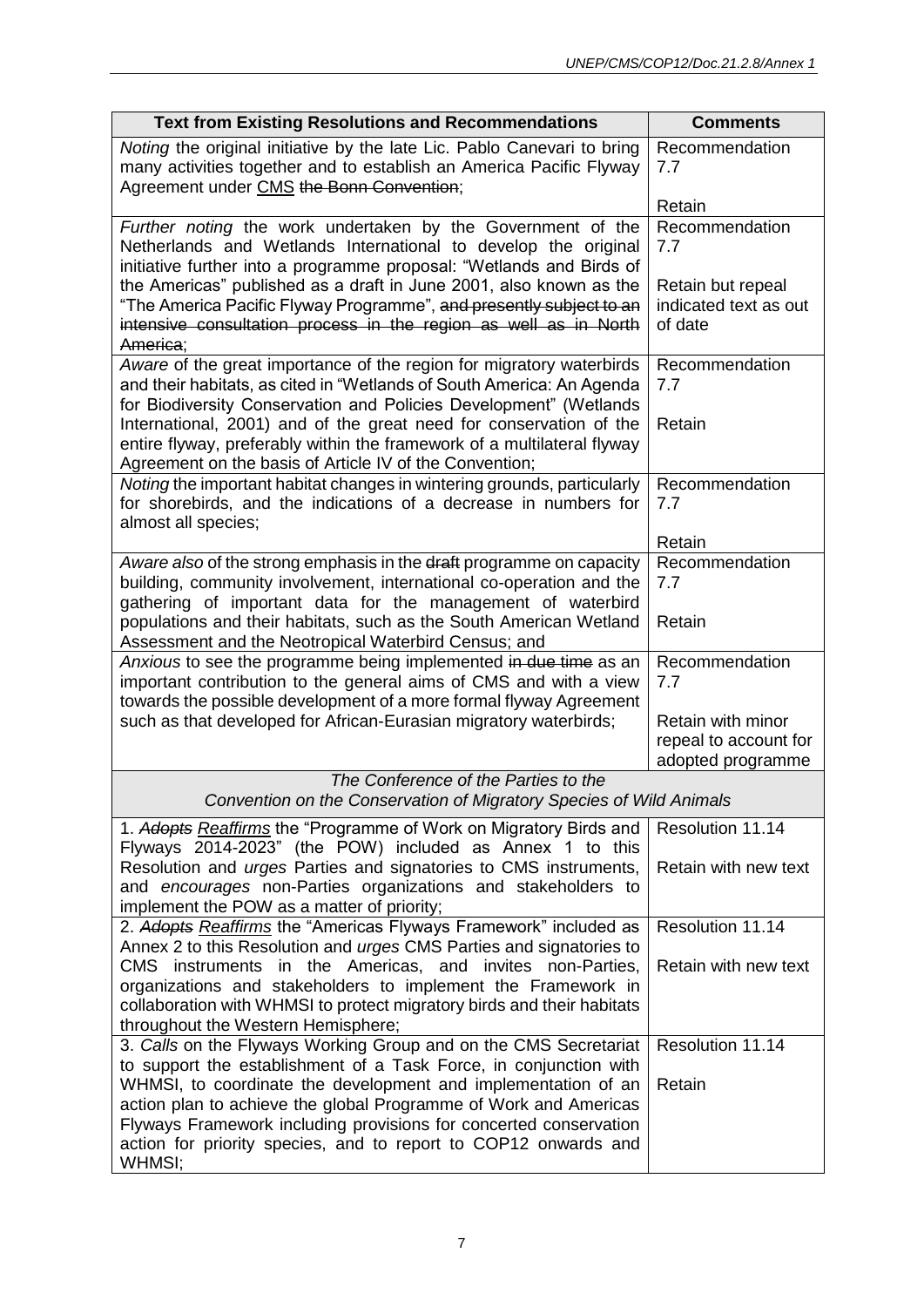| <b>Text from Existing Resolutions and Recommendations</b>                                                                                           | <b>Comments</b>                 |
|-----------------------------------------------------------------------------------------------------------------------------------------------------|---------------------------------|
| 4. Instructs the Secretariat, in collaboration with Parties and relevant                                                                            | Resolution 11.14                |
| stakeholders and subject to the availability of resources, to implement                                                                             |                                 |
| those activities assigned to it in the POW;                                                                                                         | Retain<br>Resolution 11.14      |
| 5. Calls on Parties to effectively implement the POW as applicable<br>and in accordance to the circumstances of each Party and invites non-         |                                 |
| Parties and other stakeholders, with the support of the Secretariat, to                                                                             | Retain                          |
| strengthen national and local capacity for flyway conservation                                                                                      |                                 |
| including, <i>inter alia</i> , by developing partnerships with key stakeholders                                                                     |                                 |
| and organizing training courses; translating and disseminating                                                                                      |                                 |
| sharing protocols and<br>regulations;<br>transferring<br>documents,                                                                                 |                                 |
| technology; designating and improving management of critically and<br>internationally important sites; understanding the ecological                 |                                 |
| functionality of flyways through research of migratory birds and their                                                                              |                                 |
| habitats; strengthening monitoring programmes; and promoting the                                                                                    |                                 |
| conservation of migratory birds and ensuring any use of migratory                                                                                   |                                 |
| birds is sustainable;                                                                                                                               |                                 |
| 6. Requests Parties, GEF, UNEP and other UN organizations,                                                                                          | Resolution 11.14                |
| bilateral and multilateral donors, the private sector and others to                                                                                 |                                 |
| provide financial assistance for the implementation of this Resolution,<br>the POW and the Americas Flyways Framework including to                  | Retain                          |
| developing countries for relevant capacity building and conservation                                                                                |                                 |
| action;                                                                                                                                             |                                 |
| 7. Further requests the continuation of the open-ended Flyways                                                                                      | Resolution 11.14                |
| Working Group to (a) monitor the implementation of the POW and the                                                                                  |                                 |
| Americas Flyways Framework (b) review relevant scientific and                                                                                       | Retain except for               |
| technical issues, international initiatives and processes, (c) provide                                                                              | paragraph (c),                  |
| guidance on and input into the conservation and management of<br>flyways at global and flyway level during the intersessional period until          | because that<br>mandate ends at |
| $\overline{COP12}$ and $\overline{(d)}$ $\overline{(c)}$ review and update the POW, as a basis for the                                              | COP <sub>12</sub>               |
| continued prioritization of the CMS activities on flyways and requests                                                                              |                                 |
| Parties to provide the resources to ensure the timely implementation                                                                                |                                 |
| of this work;                                                                                                                                       |                                 |
| 8. Encourages Parties to promote the POW and the Americas                                                                                           | Resolution 11.14                |
| Flyways Framework as a global tool to contribute to achieving the                                                                                   |                                 |
| Aichi Targets in relation to conservation of migratory species and their<br>habitats and to ensure a strong level of support for its implementation | Retain                          |
| by working closely with the Convention on Biological Diversity;                                                                                     |                                 |
| 9.-Encourages the Secretariat to liaise with the secretariats of CMS                                                                                | Resolution 11.14                |
| instruments, relevant MEAs, international organizations, international                                                                              |                                 |
| conservation initiatives, NGOs and the private sector to promote                                                                                    | Retain                          |
| synergies and coordinate activities related to the conservation of                                                                                  |                                 |
| flyways and migratory birds including, where appropriate, the                                                                                       |                                 |
| organization of back-to-back meetings and joint activities;                                                                                         |                                 |
| 4. 10. Requests the Secretariat, Parties and all others involved with                                                                               | Resolution 10.10                |
| the CMS, to seek actively closer cooperation among those<br>instruments, initiatives and partnerships within and outside the UN                     | Retain                          |
| relating to migratory birds and the habitats upon which they depend,                                                                                |                                 |
| and as a priority to focus on and address specific threats to halt the                                                                              |                                 |
| decline in the populations of these birds;                                                                                                          |                                 |
| 2. 11. Calls upon Parties and the CMS Secretariat to promote the                                                                                    | Resolution 10.10                |
| collaborative conservation of migratory birds by working with other                                                                                 |                                 |
| bodies whose prime objective is not wildlife conservation                                                                                           | Retain                          |
| (governmental institutions, Multilateral Environmental Agreements,                                                                                  |                                 |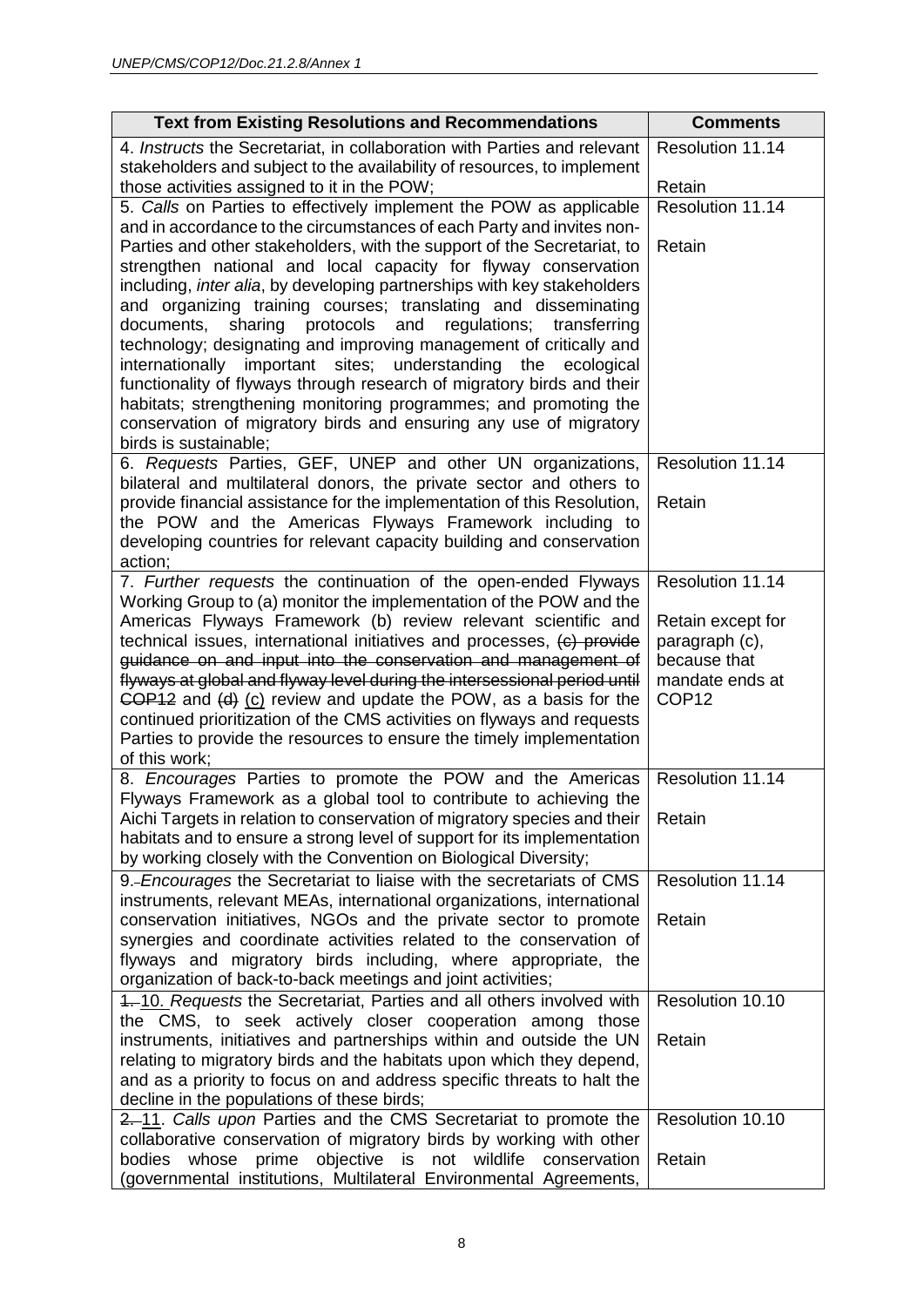| <b>Text from Existing Resolutions and Recommendations</b>                                                                                                                                                                                                                                                                                                                                                                                                                                                                                       | <b>Comments</b>  |
|-------------------------------------------------------------------------------------------------------------------------------------------------------------------------------------------------------------------------------------------------------------------------------------------------------------------------------------------------------------------------------------------------------------------------------------------------------------------------------------------------------------------------------------------------|------------------|
| institutions, Non-Governmental Organizations<br>UN<br>and<br>other<br>organizations, including from the private sector), to ensure that the<br>requirements of habitats of migratory birds are integrated into land-<br>use policies, including protected areas but also especially outside<br>protected areas;                                                                                                                                                                                                                                 |                  |
| 3. 12. Urges Parties, invites Range States and calls upon other                                                                                                                                                                                                                                                                                                                                                                                                                                                                                 | Resolution 10.10 |
| partners and stakeholders, including the private sector, through<br>formal designations and voluntary measures as appropriate, to afford<br>high priority to the conservation of sites and habitats identified as<br>being of importance to migratory birds (based on sound scientific<br>information), and to carry out work to determine how best to manage<br>landscapes, including the designation of protected trans-boundary<br>habitat corridors and ecological networks with suitable and sufficient                                    | Retain           |
| habitat in which to breed, forage and rest;                                                                                                                                                                                                                                                                                                                                                                                                                                                                                                     |                  |
| 4. 13. Invites Parties to continue taking action to mitigate the impacts                                                                                                                                                                                                                                                                                                                                                                                                                                                                        | Resolution 10.10 |
| of climate change on migratory bird species, including addressing<br>immediate threats that might reduce adaptive potential, ensuring                                                                                                                                                                                                                                                                                                                                                                                                           | Retain           |
| adequate environmental safeguards for renewable energy projects,<br>monitoring the status of migratory birds and their habitats, developing<br>indicators to identify the effects of climate change, promoting adaptive<br>management, seeking new partnerships with other international<br>bodies and considering how to assist species to adapt to climate<br>change (e.g. through securing critical site networks);                                                                                                                          |                  |
| 5. 14. Requests Parties to review the coverage and protection status                                                                                                                                                                                                                                                                                                                                                                                                                                                                            | Resolution 10.10 |
| of current site networks noting the need to make due allowance for<br>any exploitation and degradation of sites, and to consider the<br>resilience of sites to climate change, taking account of the potential<br>for shifts in the range of species due to climate change, as well as<br>other factors;                                                                                                                                                                                                                                        | Retain           |
| 6. 15. Requests Parties to ensure that known key migratory stop-over                                                                                                                                                                                                                                                                                                                                                                                                                                                                            | Resolution 10.10 |
| sites are all protected and managed and additional sites identified to<br>form part of coherent site networks for migratory species and to<br>continue to support the development of flyway-scale site networks,<br>especially where they are least developed, to include the widest<br>possible range of available habitat for migratory birds, giving particular<br>attention to tidal flats;                                                                                                                                                 | Retain           |
| 7. 16. Urges Parties to foster trans-boundary collaboration within                                                                                                                                                                                                                                                                                                                                                                                                                                                                              | Resolution 10.10 |
| flyway networks and to implement existing site management plans<br>and develop new ones where needed at key sites, supporting the<br>development of a Global Critical Site Network Tool modelled on the<br>Critical Site Network Tool for the African-Eurasian region;                                                                                                                                                                                                                                                                          | Retain           |
| 10. 17. Recommends that Parties enhance and strengthen monitoring                                                                                                                                                                                                                                                                                                                                                                                                                                                                               | Resolution 10.10 |
| of migratory bird populations and the important sites they rely upon<br>(including surveying new sites to fill information gaps), and to increase<br>capacity for and sustainability of such monitoring in the long term,<br>where appropriate by institutionalizing it as an ongoing activity within<br>government, in partnership with other organizations, in order to<br>present to key stakeholders with up-to-date information on the<br>distribution, status and trends of migratory birds and the sites and<br>habitats that they need; | Retain           |
| 11. 18. Requests Parties to support analyses of existing datasets on                                                                                                                                                                                                                                                                                                                                                                                                                                                                            | Resolution 10.10 |
| individual bird movements and to support the development and use of<br>new tools and techniques, including geo-locators, radio and satellite                                                                                                                                                                                                                                                                                                                                                                                                    | Retain           |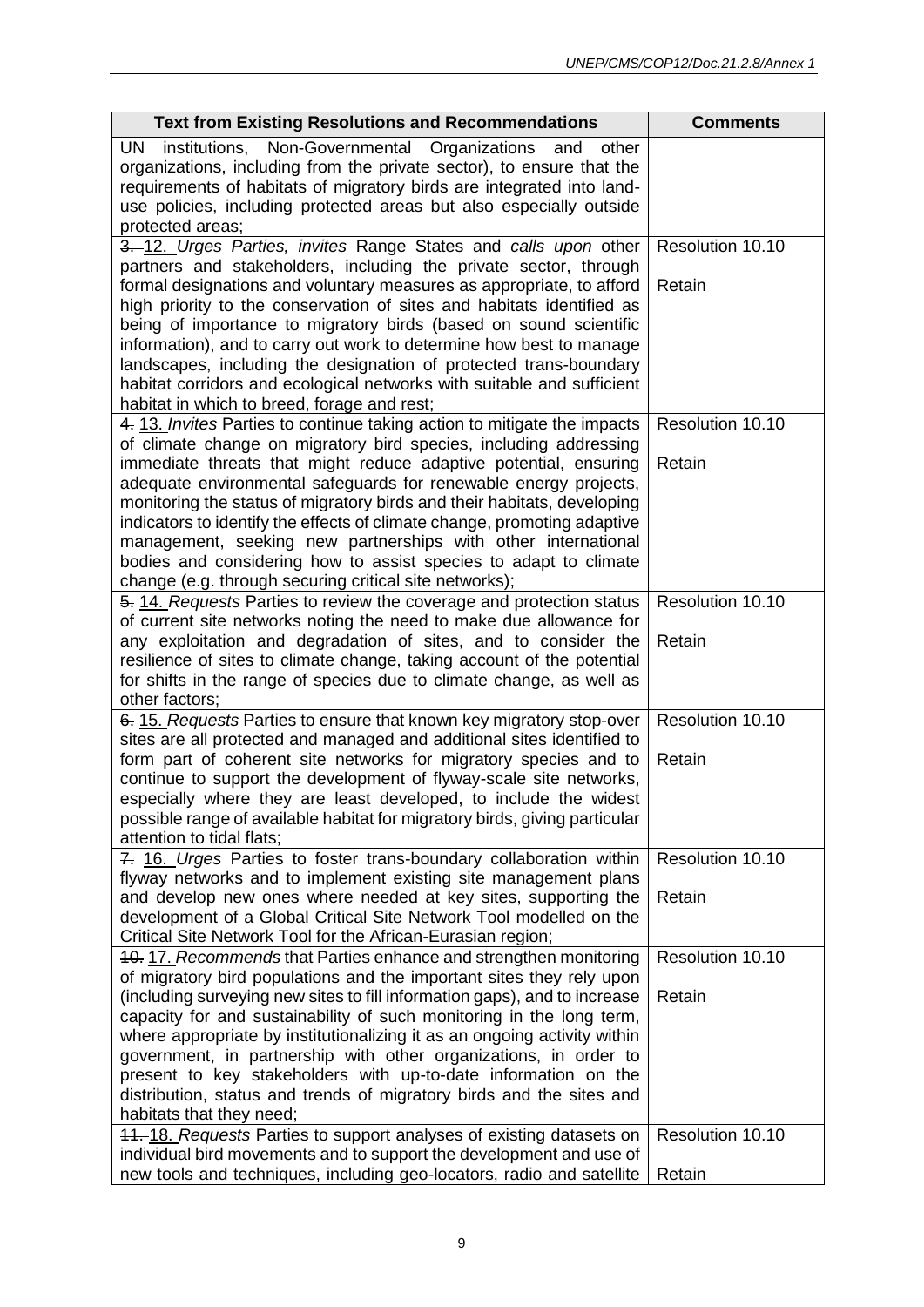| <b>Text from Existing Resolutions and Recommendations</b>                                                                                                                                                                                                                                                                                                                                                                          | <b>Comments</b>                                |
|------------------------------------------------------------------------------------------------------------------------------------------------------------------------------------------------------------------------------------------------------------------------------------------------------------------------------------------------------------------------------------------------------------------------------------|------------------------------------------------|
| tracking, remote sensing, and genetic and connectivity analyses, in<br>order to help identify migration strategies, covering the entire life cycle<br>of species, and including the routes taken via sites ranging from those<br>used most regularly to those of occasional importance;                                                                                                                                            |                                                |
| 8. 19. Calls upon the Secretariat, in collaboration with Parties and                                                                                                                                                                                                                                                                                                                                                               | Resolution 10.10                               |
| relevant international organizations, to strengthen cooperation with<br>the Arctic Council and other bodies focused on the Arctic in order to<br>improve understanding of the ongoing and predicted changes to the<br>environment and impacts on breeding and moulting distributions of<br>species, and to ensure designation and management of all critically<br>important areas;                                                 | Retain                                         |
| 10. 20. Requests the Secretariat to strengthen links with the<br>Secretariat of the Arctic Council's Working Group on the Conservation                                                                                                                                                                                                                                                                                             | Resolution 11.14                               |
| of Arctic Flora and Fauna (CAFF), in the framework of the existing<br>Resolution of Cooperation, especially to ensure that the CAFF Arctic<br>Migratory Bird Initiative (AMBI) has maximum synergies with the POW<br>to capitalize on the flyway approach in gaining global support for the<br>conservation of the arctic environment; and                                                                                         | Retain                                         |
| 9. 21. Calls upon the Secretariat, in collaboration with Parties and<br>relevant international organizations, to strengthen cooperation with                                                                                                                                                                                                                                                                                       | Resolution 10.10                               |
| the private sector to promote development and inclusion of flyway<br>considerations into their operational guidance, to take up stewardship<br>of areas directly linked to or associated with their footprint and<br>beyond, to consider compensation for residual impacts along flyways,<br>to strive for Net Positive Impact, and to be pro-active in using<br>international best practice;                                      | Retain                                         |
| 42. 22. Calls upon the Secretariat, in collaboration with Parties and                                                                                                                                                                                                                                                                                                                                                              | Resolution 10.10                               |
| relevant international organizations (subject to the availability of<br>funds) to organize regional workshops aimed at sharing best practice<br>and lessons learnt, and to promote flyway conservation and policy<br>options, including for American Flyways, the East-Asian-Australasian<br>Flyway, the Central Asian Flyway, seabird flyways and birds of prey<br>of the Americas and land birds in the African-Eurasian region; | Retain                                         |
| 13. 23. Requests Parties, the GEF, UN and other international<br>organizations, bilateral and multilateral donors, the private sector and                                                                                                                                                                                                                                                                                          | Resolution 10.10                               |
| others to provide financial assistance to developing and the least<br>developed countries, countries with economies in transition, the Small<br>Island Developing States (SIDS) and NGO partners for the<br>implementation of this Resolution;                                                                                                                                                                                     | Retain                                         |
| 14. Proposes the continuation of the open-ended Flyways Working<br>Group to review relevant scientific and technical issues, international                                                                                                                                                                                                                                                                                         | Resolution 10.10                               |
| initiatives and processes, and to provide guidance and input to the<br>conservation and management of flyways at global and flyway level<br>during the intersessional period until COP11, as a basis for CMS<br>policy on flyways, and requests Parties to provide the resources to<br>ensure the timely implementation of this work;                                                                                              | Repeal; superseded<br>by paragraph 7<br>above. |
| 45. 24. Requests the Scientific Council to produce guidelines and/or<br>case studies on mechanisms to enhance the conservation of                                                                                                                                                                                                                                                                                                  | Resolution 10.10                               |
| migratory birds through site networks;                                                                                                                                                                                                                                                                                                                                                                                             | Retain                                         |
| 44.25. Calls on Parties to report progress in their national reports in<br>implementing this Resolution, including monitoring and efficacy of                                                                                                                                                                                                                                                                                      | Resolution 11.14                               |
| measures taken, to COPs 12, 13 and 14; and                                                                                                                                                                                                                                                                                                                                                                                         | Retain                                         |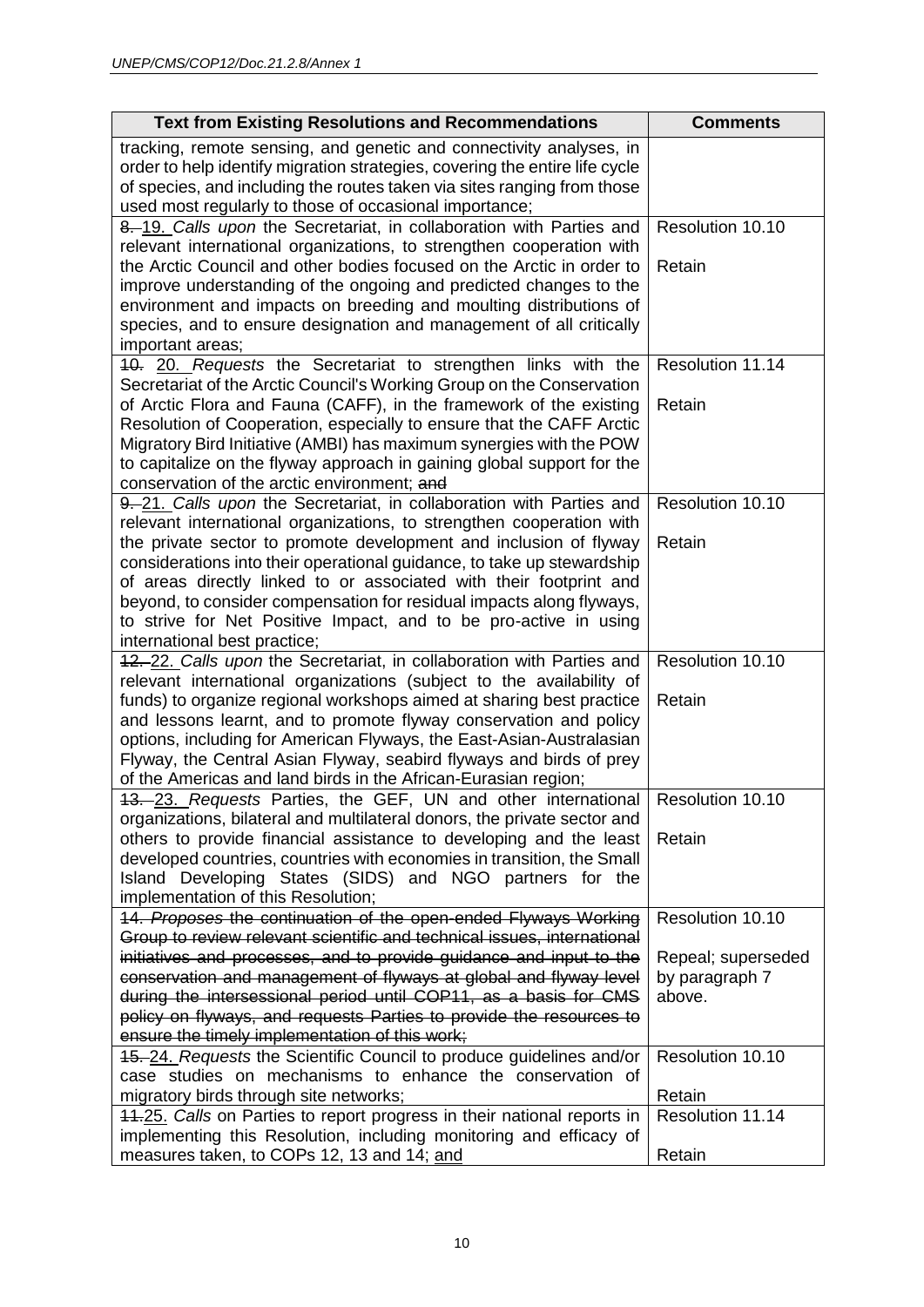| <b>Text from Existing Resolutions and Recommendations</b>                                                    | <b>Comments</b>                      |
|--------------------------------------------------------------------------------------------------------------|--------------------------------------|
| 17. Calls upon Parties to report progress on implementation of this                                          | Resolution 10.10                     |
| Resolution through their national reports to the Conference of the                                           |                                      |
| Parties.                                                                                                     | Repeal; redundant                    |
| 26. Repeals                                                                                                  | New text to reflect<br>consolidation |
| Recommendation 7.7, American Pacific Flyway Programme:<br>a)                                                 |                                      |
| b) Resolution 10.10, Guidance on Global Flyway Conservation<br>and Options for Policy Arrangements, and      |                                      |
| G) Resolution 11.14, Programme of Work on Migratory Birds and<br>Flyways.                                    |                                      |
| 16. Requests Parties and invites Range States and all others involved                                        | Resolution 10.10                     |
| with the CMS to support implementation of the following priorities:                                          |                                      |
| 16.1. African-Eurasian Flyway:                                                                               | Repeal; priorities                   |
| 16.1.1. Explore the possibilities for AEWA to play the                                                       | superseded by                        |
| role of a framework for the African Eurasian Region                                                          | 11.14                                |
| and stress the need to strengthen the implementation                                                         |                                      |
| of AEWA on the ground, building on the set of                                                                |                                      |
| guidelines, Action Plans and other tools developed                                                           |                                      |
| within the Agreement, and in the context of the<br>development of the CMS Strategic Plan 2015-2023;          |                                      |
| 16.1.2. Make rapid progress on the Action Plan already                                                       |                                      |
| included in the Memorandum of Understanding on the                                                           |                                      |
| Conservation of Migratory Birds of Prey in Africa and                                                        |                                      |
| Eurasia as a priority;                                                                                       |                                      |
| 16.1.3. Ensure the continued activity of the single                                                          |                                      |
| species MoUs in the region; and -                                                                            |                                      |
| 16.1.4. Develop provisions for long-distance migrant                                                         |                                      |
| land birds, especially those that spend the non-                                                             |                                      |
| breeding season in Sub-Saharan Africa, starting with                                                         |                                      |
| the development of an Action Plan;                                                                           |                                      |
| 16.2. American Flyways:                                                                                      |                                      |
| 16.2.1. Work in close partnership with existing flyway                                                       |                                      |
| organizations and initiatives in the Americas, and in<br>particular the Western Hemisphere Migratory Species |                                      |
| Initiative (WHMSI), to develop an overarching                                                                |                                      |
| conservation Action Plan for migratory birds in the                                                          |                                      |
| Americas, recognizing especially the established                                                             |                                      |
| programmes of work and taking into account existing                                                          |                                      |
| instruments;-                                                                                                |                                      |
| 16.2.2. Organize a workshop (resources permitting) to                                                        |                                      |
| consider specific needs and possible mechanisms,                                                             |                                      |
| involving all the appropriate CMS Parties and other                                                          |                                      |
| interested countries and organisations in the region;-                                                       |                                      |
| 16.2.3. Consider the potential for an instrument<br>covering migrants within the Neo-tropics, in particular  |                                      |
| austral migrants; and -                                                                                      |                                      |
| 16.2.4. Consider the potential for an instrument                                                             |                                      |
| covering western hemisphere birds of prey;                                                                   |                                      |
| 16.3. Central Asian Flyway:-                                                                                 |                                      |
| 16.3.1. Build on existing achievements, in particular                                                        |                                      |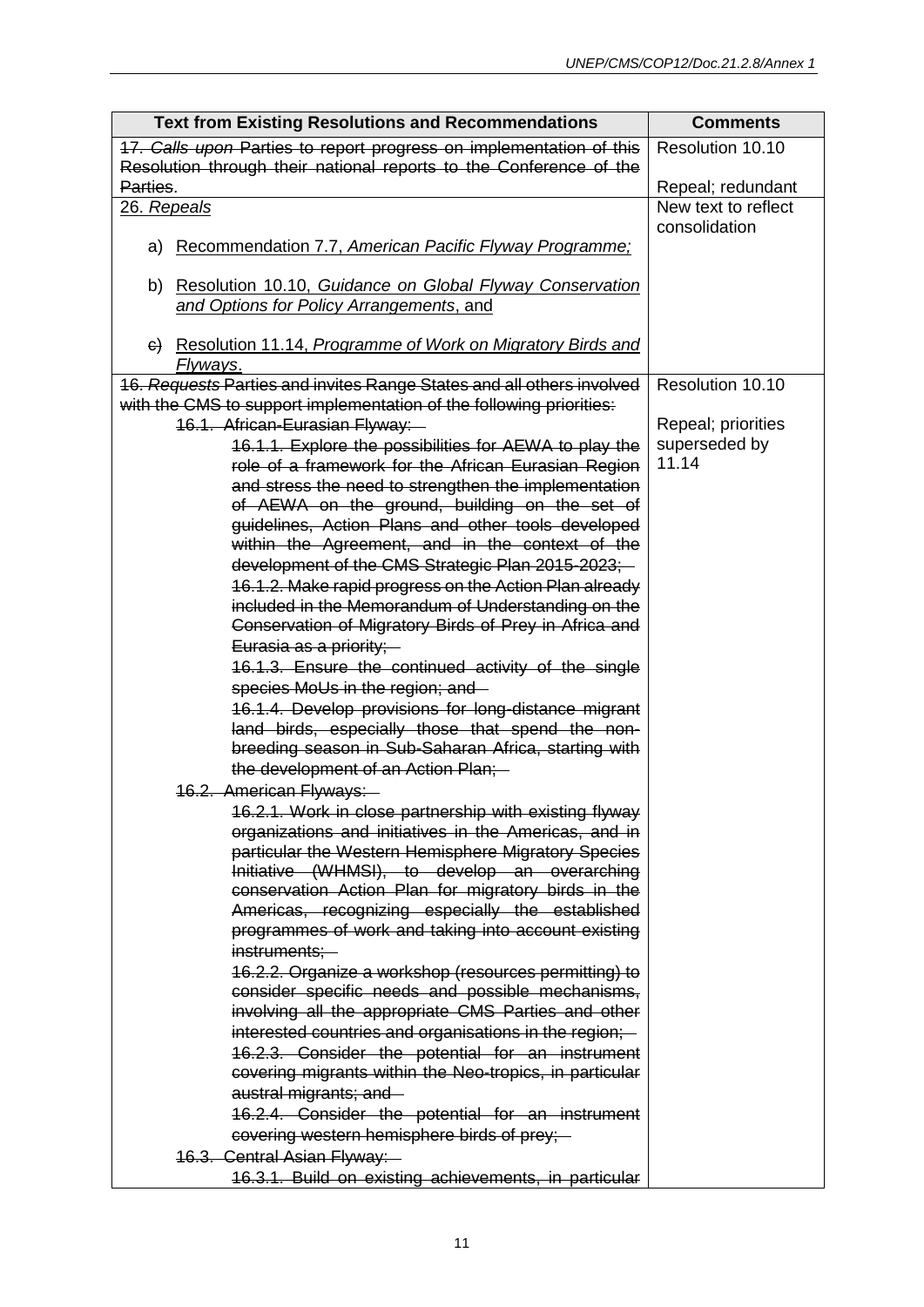| <b>Text from Existing Resolutions and Recommendations</b>                                                | <b>Comments</b> |
|----------------------------------------------------------------------------------------------------------|-----------------|
| the Central Asian Flyway Action Plan for waterbirds                                                      |                 |
| and the recently approved Western/Central Asian Site                                                     |                 |
| Network for the Siberian Crane and Other Migratory                                                       |                 |
| Waterbirds, and consider the potential to align with                                                     |                 |
| existing agreements, building on earlier discussions                                                     |                 |
| and considering synergies with AEWA in particular;                                                       |                 |
| and                                                                                                      |                 |
| 16.3.2. Consider the potential for new Action Plans, in                                                  |                 |
| order to address the key conservation priorities for                                                     |                 |
| passerines, and the organization of a regional-level                                                     |                 |
| workshop (resources permitting);                                                                         |                 |
| 16.4. East Asian - Australasian Flyway:                                                                  |                 |
| 16.4.1. Build on existing achievements of the East                                                       |                 |
| Asian-Australasian Flyway Partnership (EAAFP) for                                                        |                 |
| migratory waterbirds; and further suggest the                                                            |                 |
| development of an overarching framework agreement                                                        |                 |
| as an essential step in the coordination of conservation                                                 |                 |
| action for all migratory birds;                                                                          |                 |
| 16.4.2. Develop Action Plans to address particular                                                       |                 |
| conservation issues in the region, in relation to                                                        |                 |
| migratory bird species using coastal and other                                                           |                 |
| threatened habitats such as forest areas and build on                                                    |                 |
| the effective groundwork already established by                                                          |                 |
| others; and                                                                                              |                 |
| 16.4.3. Organize a workshop (resources permitting) to                                                    |                 |
| consider specific needs and possible mechanisms to                                                       |                 |
| prioritize conservation efforts, involving all the                                                       |                 |
| appropriate CMS Parties and other interested                                                             |                 |
| countries and organizations in the region;                                                               |                 |
| 16.5. Pacific Flyway:                                                                                    |                 |
| 16.5.1. Organize a workshop (resources permitting) to                                                    |                 |
| consider specific needs and possible mechanisms to                                                       |                 |
| prioritize conservation efforts, involving all the                                                       |                 |
| appropriate CMS Parties and other interested                                                             |                 |
| countries and organizations in the region;                                                               |                 |
| 16.6. Seabird Flyways:                                                                                   |                 |
| 16.6.1. Support the enhanced implementation of the                                                       |                 |
| Agreement on the Conservation of Albatrosses and<br>Petrels and the African-Eurasian Migratory Waterbird |                 |
|                                                                                                          |                 |
| Agreement, and the development, strengthening and<br>implementation of bycatch mitigation and monitoring |                 |
|                                                                                                          |                 |
| measures by relevant Regional Fisheries Management<br>Organizations;                                     |                 |
| 16.6.2. Request the Secretariat to organize an initial                                                   |                 |
| workshop (resources permitting) to scope out options                                                     |                 |
| and to define the conservation needs of seabirds not                                                     |                 |
| covered under the Agreement on the Conservation of                                                       |                 |
| Albatrosses and Petrels or the African-Eurasian                                                          |                 |
| Migratory Waterbird Agreement; and                                                                       |                 |
| 16.6.3. Promote actions to conserve Antarctic                                                            |                 |
| seabirds, including through the Antarctic Treaty                                                         |                 |
| system and other relevant agreements; and                                                                |                 |
|                                                                                                          |                 |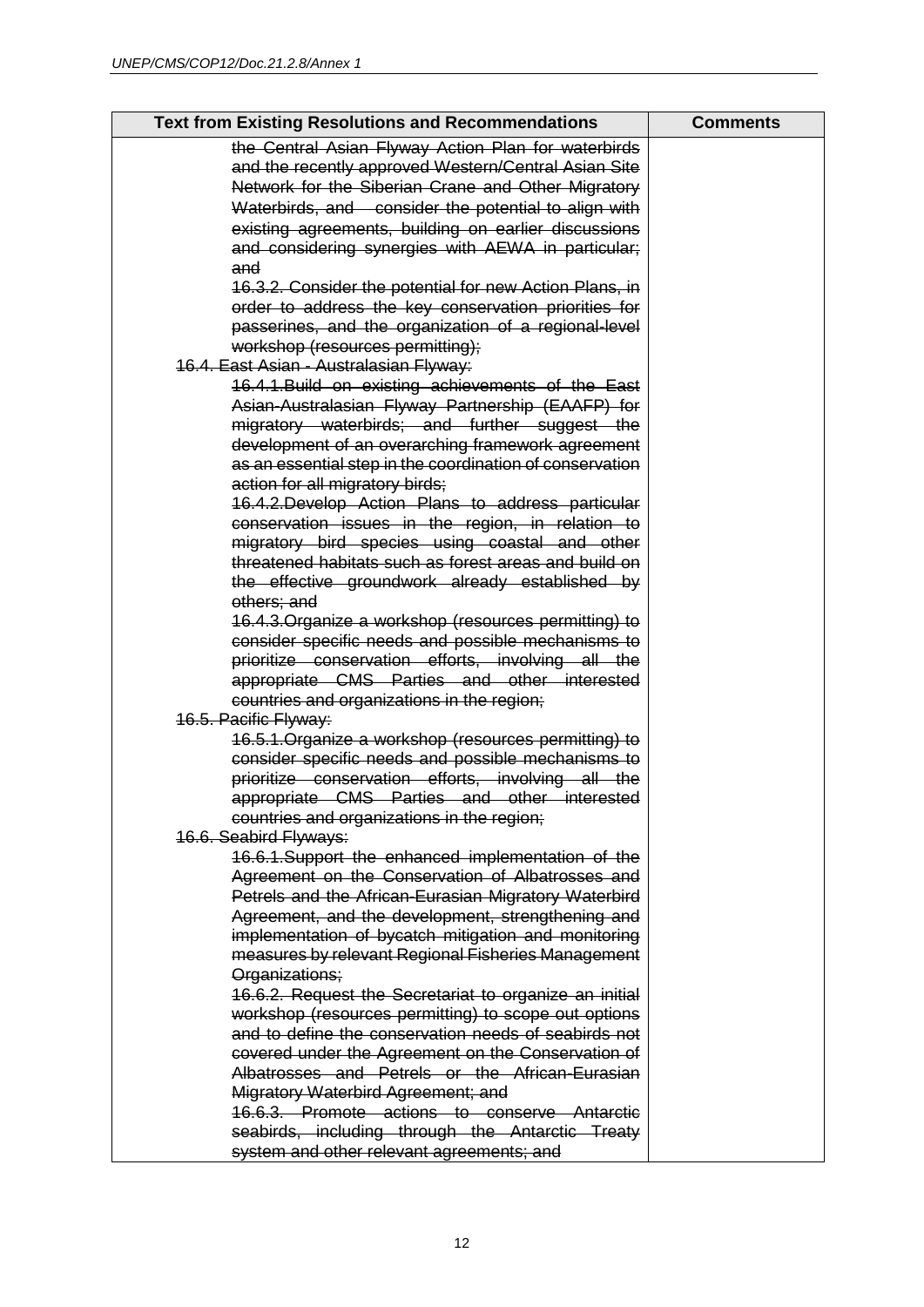| <b>Text from Existing Resolutions and Recommendations</b>                                                                                                                                                     | <b>Comments</b>                           |
|---------------------------------------------------------------------------------------------------------------------------------------------------------------------------------------------------------------|-------------------------------------------|
| 1. Calls on the Range States involved, whether or not a Party to CMS,<br>to support further the development of the America Pacific Flyway<br>Programme;                                                       | Recommendation<br>7.7                     |
|                                                                                                                                                                                                               | Repeal, superseded<br>by Resolution 10.10 |
| 2. Calls on the Secretariat to support this initiative as appropriate; and                                                                                                                                    | Recommendation<br>7.7                     |
|                                                                                                                                                                                                               | Repeal, superseded<br>by Resolution 10.10 |
| 3. Encourages interested Parties to further support the development<br>process together with the CMS Parties in the region and to consider<br>funding once the programme's development has been finalised and | Recommendation<br>7.7                     |
| the programme is ready for implementation.                                                                                                                                                                    | Repeal, superseded<br>by Resolution 10.10 |
| Annex 1 to Resolution 11.14                                                                                                                                                                                   | Resolution 11.14                          |
| <b>PROGRAMME OF WORK ON MIGRATORY BIRDS AND</b><br><b>FLYWAYS (2014-2023)</b>                                                                                                                                 | Retain in full                            |
| Not included due to its length. It can be found in full here,<br>http://www.cms.int/en/document/programme-work-migratory-birds-<br>and-flyways-6                                                              |                                           |
| Annex 2 to Resolution 11.14                                                                                                                                                                                   | Resolution 11.14                          |
| <b>AMERICAS FLYWAYS FRAMEWORK:</b><br>A FRAMEWORK FOR THE CONSERVATION OF MIGRATORY<br><b>BIRDS</b><br><b>IN THE AMERICAS</b>                                                                                 | Retain in full                            |
| Not included due to its length. It can be found in full here,<br>http://www.cms.int/en/document/programme-work-migratory-birds-<br>and-flyways-6                                                              |                                           |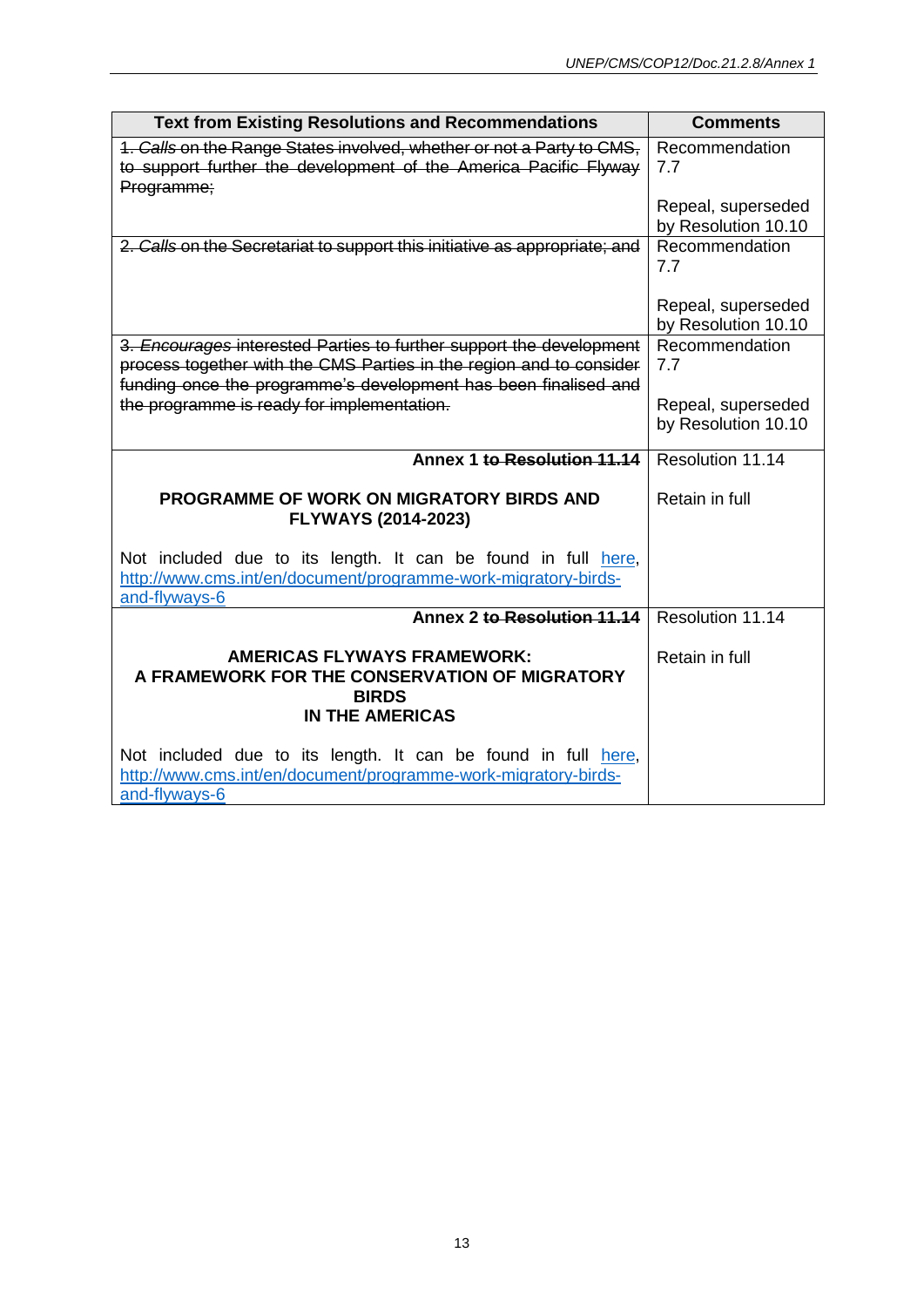**ANNEX 2**

#### DRAFT RESOLUTION

#### **FLYWAYS**

*Recalling* Recommendation 7.7, Resolution 10.10, and Resolution 11.14 relating to flyways,

*Recognizing* that a flyways approach is necessary to ensure adequate conservation and sustainable use of migratory birds throughout their ranges, combining species- and ecosystem-based approaches and promoting international cooperation and coordination among states, the private sector, Multilateral Environmental Agreements, UN institutions, Non-Governmental Organizations, local communities and other stakeholders,

*Also recognizing* that there are specific threats of particular significance to migratory birds along flyways, as identified in document UNEP/CMS/ScC17/Inf.4.3b (CMS Review 3), that continue to have an impact on these species and their habitats including: inland wetland reclamation; destruction of coastal and inter-tidal habitats; loss of forests and grasslands; agricultural intensification and habitat modification through desertification and overgrazing; inappropriate wind turbine development (Resolution 11.27 on Renewable Energy and Migratory Species); collisions with power lines and electrocutions (Resolution 10.11 on Powerlines and Migratory Birds); illegal and/or unsustainable killing, taking and trade (Resolution 11.16 on the Prevention of Illegal Killing, Taking and Trade of Migratory Birds); overfishing and the bycatch of seabirds (Resolutions 6.2, 7.2, 8.14, 9.18 and 10.14); lead shot and other poisoning (Resolution 11.15 on Preventing Poisoning of Migratory Birds); invasive alien species (Resolution 11.28 on Future CMS Activities on Invasive Alien Species) and avian influenza and other disease (Resolutions 8.27, 9.8 and 10.22 on Wildlife Disease); and marine debris (Resolution 11.30 on Management of Marine Debris),

*Recognizing* that flyways are to be considered as ecological networks, since although there may be no direct physical links between their component parts, the populations of birds using them provide an ecological link themselves, as recognized in UNEP/CMS/Resolution 10.3,

*Acknowledging* that the very broad and comprehensive mandate of Resolution 10.10 on Guidance on Global Flyway Conservation and Options for Policy Arrangements needs to be streamlined and focused into a more detailed Programme of Work in order to provide Parties and stakeholders with a clear road map with timelines, priorities and indicators for the conservation of flyways and migratory birds,

*Recalling* that Resolution 10.10 requested CMS to work in close partnership with existing flyway organizations and initiatives in the Americas, and in particular the Western Hemisphere Migratory Species Initiative (WHMSI), to develop an overarching conservation Action Plan for migratory birds in the Americas, recognizing especially the established programmes of work and taking into account existing instruments,

*Taking note* of Resolution 10.18, which includes guidelines on the integration of migratory species into National Biodiversity Strategies and Action Plans (NBSAPs),

*Aware* that Parties have endorsed a Strategic Plan for Migratory Species 2015-2023 (Resolution 11.2) with clearly defined goals and targets to promote actions to ensure the favourable conservation status of migratory species and their habitats, and that the present POW will make a significant contribution to delivering major parts of this Plan,

*Acknowledging* that Parties that are also Parties to the Convention on Biological Diversity have endorsed its Strategic Plan 2011-2020 and the Aichi Biodiversity Targets that commit them to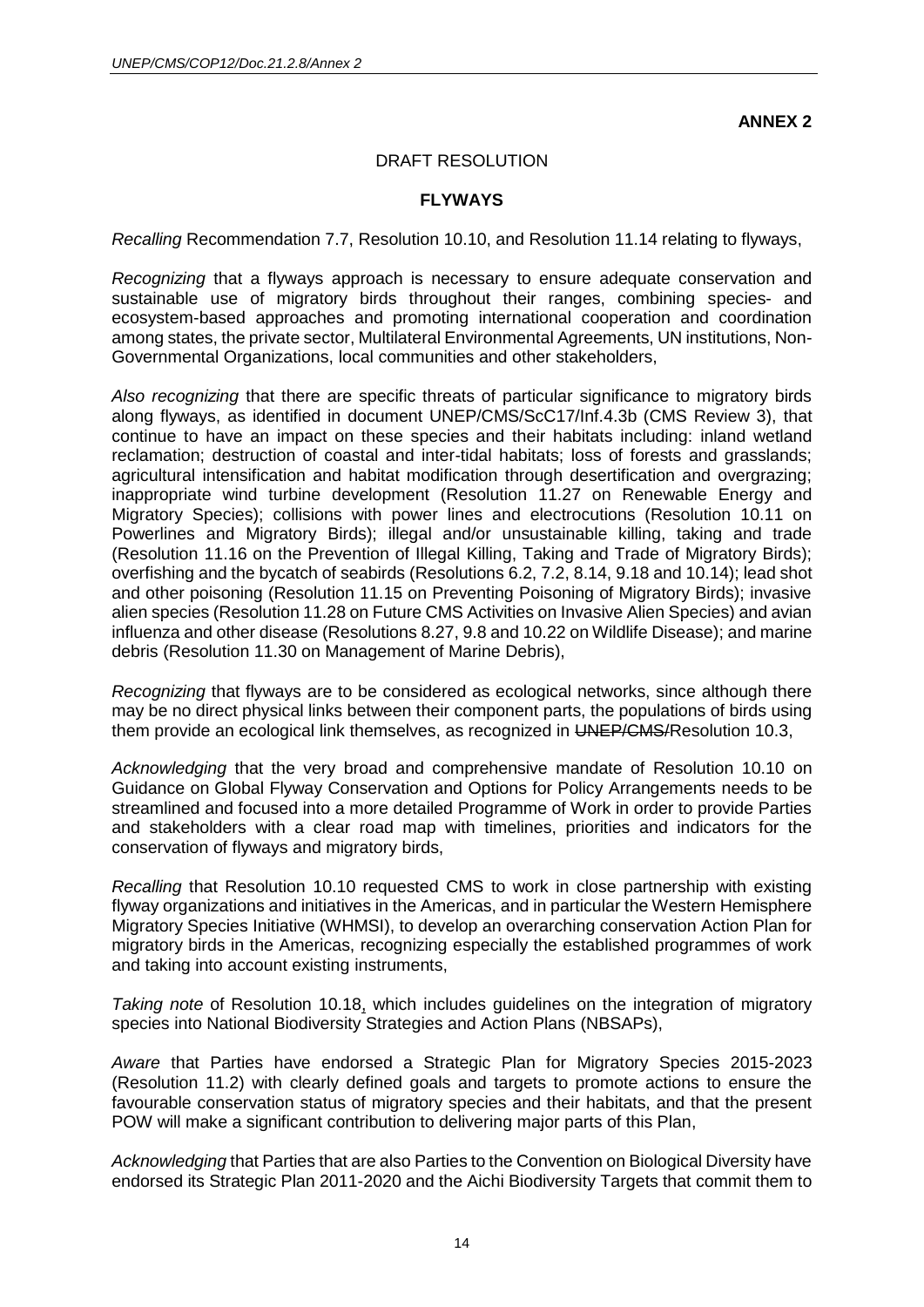*inter alia* preventing extinction of threatened species and increasing the overall area and improving the habitat quality of protected areas of terrestrial, coastal and marine habitats, as well other effective area-based conservation measures, integrated into the wider landscapes and seascapes (Targets 11 and 12 respectively),

*Recalling* Target 11 of the Aichi Biodiversity Targets 2020 approved by the Convention on Biological Diversity in 2010, which states "By 2020, at least 17 per cent of terrestrial and inland water, and 10 per cent of coastal and marine areas, especially areas of particular importance for biodiversity and ecosystem services, are conserved through effectively and equitably managed, ecologically representative and well connected systems of protected areas and other effective area-based conservation measures, and integrated into the wider landscapes and seascapes", is especially relevant for the conservation of migratory birds,

*Further recalling* Target 12 of the Aichi Biodiversity Targets 2020 approved by the Convention on Biological Diversity, which states "By 2020 the extinction of known threatened species has been prevented and their conservation status, particularly of those most in decline, has been improved and sustained",

*Acknowledging* the relevance of the Wings over Wetlands (WOW) project, developed under the aegis of AEWA and implemented under the lead of Wetlands International and BirdLife International, as the largest initiative to date in the African-Eurasian region for the conservation of migratory waterbirds and their habitats, and in particular its associated Critical Site Network Tool — an open-access web portal providing information about waterbird populations and the Critical Sites required through their annual cycle, and designed to support conservation decision-making at site, national and international levels,

*Acknowledging with satisfaction* the extensive monitoring and conservation work by Partners of the East Asian-Australasian Flyway Partnership (EAAFP) for migratory waterbirds and their habitats,

*Recognizing also* the vital importance of the Arctic as the location of breeding and moulting areas of the world's major flyways and that the region is undergoing rapid change driven by climate effects, development of activities of major extractive industry, land and water transportation routes and other threats,

*Acknowledging* the 2013 Resolution of Cooperation signed between the Secretariats of CMS and the Conservation of Arctic Flora and Fauna Working Group (CAFF) of the Arctic Council and tripartite CAFF/CMS/AEWA joint work plan 2013-2015 to encourage information sharing to assist in the conservation of migratory species along all the world's flyways and to assist cooperation with non-Arctic countries on these issues, and welcoming the Arctic Migratory Bird Initiative and its associated 2015-2019 Work Plan,

*Acknowledging* the contributions of the UNEP-GEF Siberian Crane Wetland Project implemented by the International Crane Foundation and the governments of China, the Islamic Republic of Iran, Kazakhstan and the Russian Federation to the protection and management of an ecological site network in Asia,

*Recalling* Resolution 11.14, which reaffirmed the global open-ended Working Group on Flyways within the framework of the Scientific Council to act as a think-tank on migratory bird flyways and frameworks,

*Recalling further* that the Working Group was given the task of reviewing scientific and technical issues concerning the conservation of migratory birds and their habitats, and relevant international instruments, initiatives and processes, as the basis for future CMS policy on flyways and contributing to work on the Future Shape of CMS,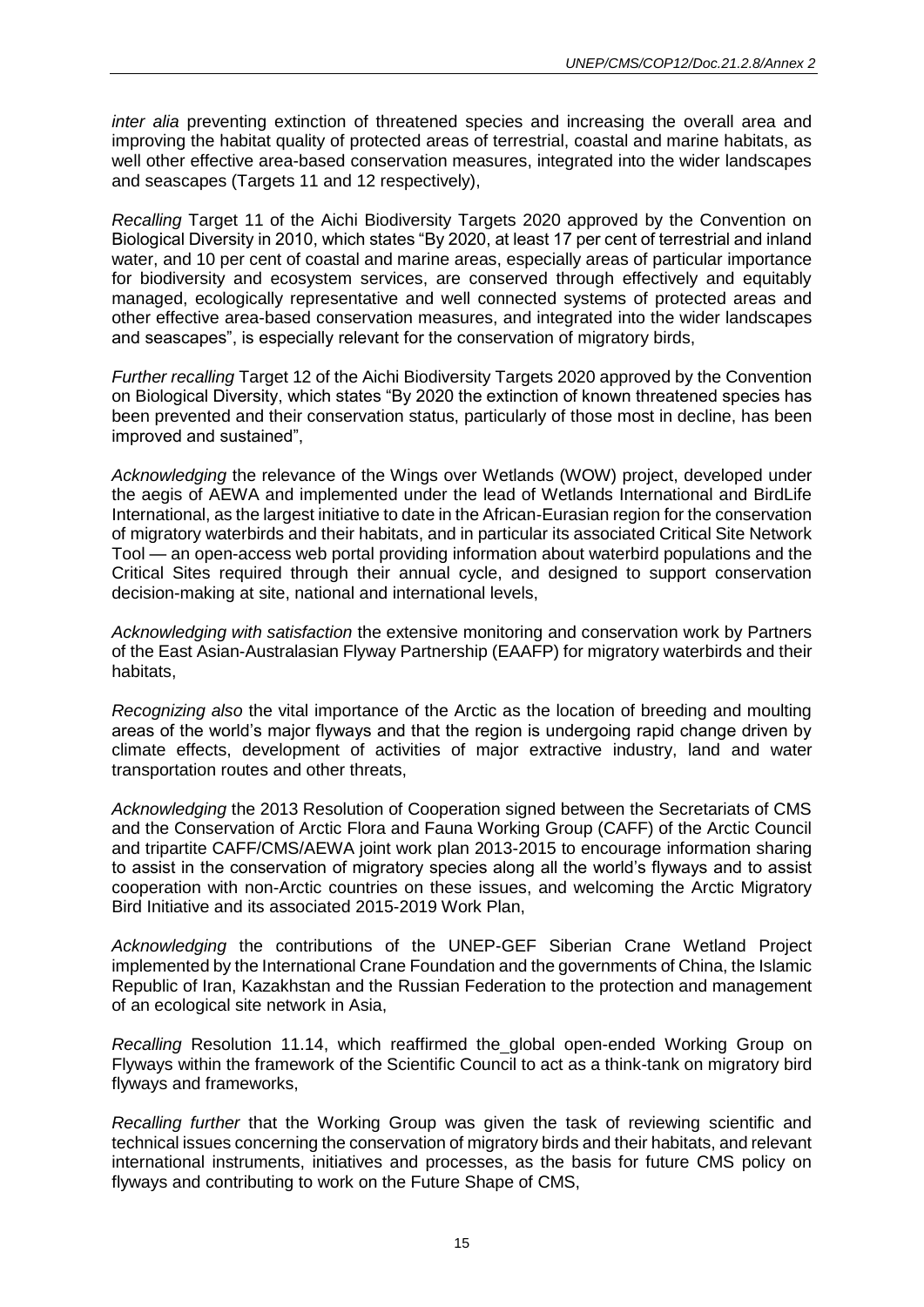*Noting with appreciation* the broad participation and work undertaken by the Scientific Council, the Secretariats of the Ramsar Convention and African-Eurasian Migratory Waterbird Agreement (AEWA), international NGOs (BirdLife International, Wetlands International), the Americas Waterbird Conservation Council, the Western Hemisphere Shorebird Reserve Network, the Western Hemisphere Migratory Species Initiative, the East Asian–Australasian Flyway Partnership, the Federation of Associations for Hunting & Conservation of the EU and international experts as well as a wider consultative group contributing to the work of the Working Group,

*Further noting with satisfaction* that in accordance with the terms of reference of the Working Group, three global reviews have been produced: the first one analyzing the existing CMS and non-CMS administrative arrangements (Review 1); the second regarding scientific and technical issues and priority issues related to flyways and management of migratory species and their habitats (Review 2); and the third regarding policy options (Review 3),

*Noting with gratitude* the work undertaken by the Working Group on Flyways at its meeting in Edinburgh on 20-21 February 2011 and during the whole intersessional period and acknowledging the generous financial contributions provided by Germany, Switzerland, the United Kingdom and Wetlands International as well as the support of Working Group members towards the preparation and organization of the meeting and the drafting of reports,

*Noting with gratitude* the work undertaken by the Working Group on Flyways at its meetings in Jamaica (11-14 March 2014) and Germany (30 June 2014) and during the whole intersessional period and acknowledging the generous financial contributions provided by the Government of Switzerland as well as the contribution of Working Group members towards the successful completion of these meetings and their outputs,

*Thanking* the Government of Jamaica for hosting the Flyways Meetings held on 11-14 March 2014 in Trelawney, and the Governments of Canada and Switzerland, the Organization of American States (OAS), WHMSI and the CMS Secretariat for co-organizing and sponsoring these meetings,

*Noting with appreciation* the support and guidance provided by the Secretariat and the Standing Committee respectively to the operation of the Working Group throughout the intersessional periods,

*Acknowledging* other contributing parallel processes undertaken within CMS such as the Working Group on the Future Shape of CMS and *recalling* that, according to Resolution 11.12, the conclusion of instruments currently under development and the elaboration of new instruments under the aegis of CMS need to be linked to the outcome of the Future Shape process,

*Further taking note* of the report of the Global Waterbirds Flyways Workshop to promote exchange of Good Practice and Learning that took place in Seosan (Republic of Korea) on 17-20 October 2011, contained in document UNEP/CMS/Inf.10.41,

*Taking note* of "The Hague Action Statement" issued on the occasion of the 15<sup>th</sup> Anniversary of AEWA in June 2010,

*Considering* that policies that encourage environmentally-friendly economic growth and development would be highly beneficial for migratory birds, including bird-friendly agricultural practices that also improve local livelihoods, and that these practices should be promoted along all flyways,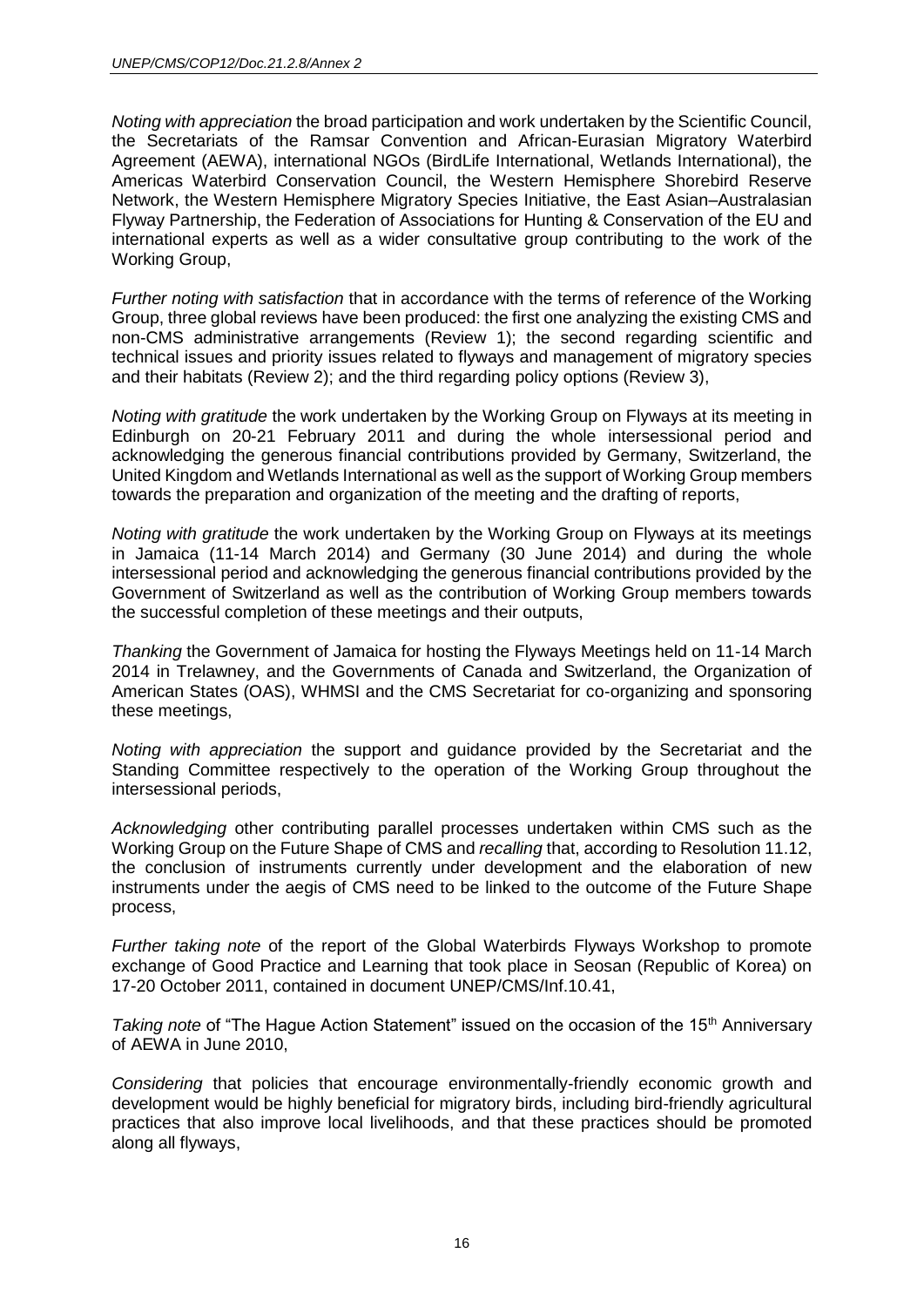*Noting* the various ongoing activities in the Central (Panama) and South American Region for the protection of migratory species of waterbirds, such as the Western Hemisphere Shorebird Reserve Network, the Neotropical Waterbird Census, as well as projects under the auspices of CMS such as those concerning Andean flamingoes and the Ruddy-headed goose,

*Noting* the original initiative by the late Lic. Pablo Canevari to bring many activities together and to establish an America Pacific Flyway Agreement under CMS,

*Further noting* the work undertaken by the Government of the Netherlands and Wetlands International to develop the original initiative further into a programme proposal: "Wetlands and Birds of the Americas" published as a draft in June 2001, also known as the "The America Pacific Flyway Programme",

*Aware* of the great importance of the region for migratory waterbirds and their habitats, as cited in "Wetlands of South America: An Agenda for Biodiversity Conservation and Policies Development" (Wetlands International, 2001) and of the great need for conservation of the entire flyway, preferably within the framework of a multilateral flyway Agreement on the basis of Article IV of the Convention,

*Noting* the important habitat changes in wintering grounds, particularly for shorebirds, and the indications of a decrease in numbers for almost all species,

*Aware also* of the strong emphasis in the programme on capacity building, community involvement, international co-operation and the gathering of important data for the management of waterbird populations and their habitats, such as the South American Wetland Assessment and the Neotropical Waterbird Census, and

*Anxious* to see the programme being implemented in due time as an important contribution to the general aims of CMS and with a view towards the possible development of a more formal flyway Agreement such as that developed for African-Eurasian migratory waterbirds,

#### *The Conference of the Parties to the Convention on the Conservation of Migratory Species of Wild Animals*

- 1. *Reaffirms* the "Programme of Work on Migratory Birds and Flyways 2014-2023" (the POW) included as Annex 1 to this Resolution and *urges* Parties and signatories to CMS instruments, and *encourages* non-Parties organizations and stakeholders to implement the POW as a matter of priority;
- 2. *Reaffirms* the "Americas Flyways Framework" included as Annex 2 to this Resolution and *urges* CMS Parties and signatories to CMS instruments in the Americas, and invites non-Parties, organizations and stakeholders to implement the Framework in collaboration with WHMSI to protect migratory birds and their habitats throughout the Western Hemisphere;
- 3. *Calls* on the Flyways Working Group and on the CMS Secretariat to support the establishment of a Task Force, in conjunction with WHMSI, to coordinate the development and implementation of an action plan to achieve the global Programme of Work and Americas Flyways Framework including provisions for concerted conservation action for priority species, and to report to COP12 onwards and WHMSI;
- 4. *Instructs* the Secretariat, in collaboration with Parties and relevant stakeholders and subject to the availability of resources, to implement those activities assigned to it in the POW;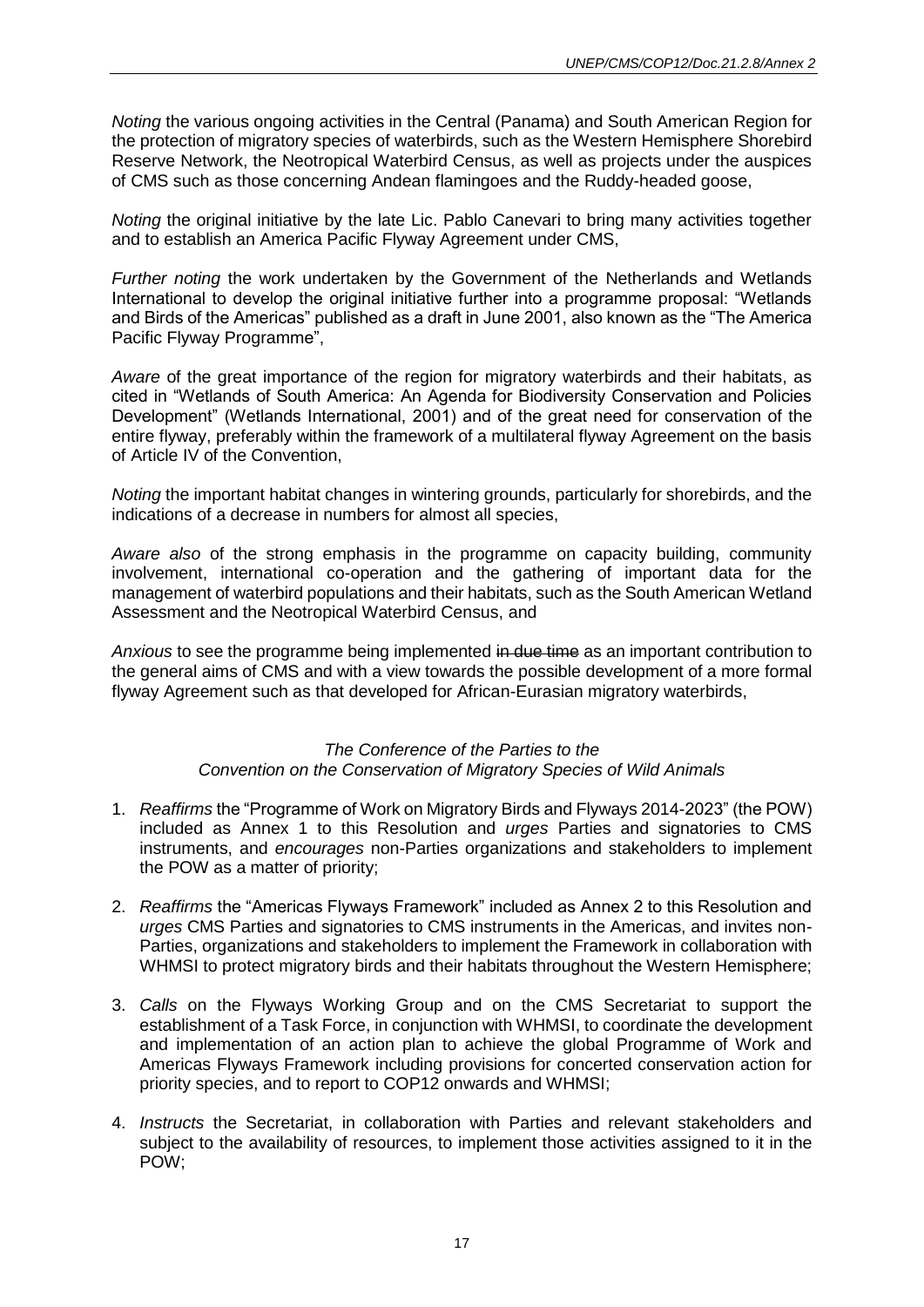- 5. *Calls* on Parties to effectively implement the POW as applicable and in accordance to the circumstances of each Party and invites non-Parties and other stakeholders, with the support of the Secretariat, to strengthen national and local capacity for flyway conservation including, *inter alia*, by developing partnerships with key stakeholders and organizing training courses; translating and disseminating documents, sharing protocols and regulations; transferring technology; designating and improving management of critically and internationally important sites; understanding the ecological functionality of flyways through research of migratory birds and their habitats; strengthening monitoring programmes; and promoting the conservation of migratory birds and ensuring any use of migratory birds is sustainable;
- 6. *Requests* Parties, GEF, UNEP and other UN organizations, bilateral and multilateral donors, the private sector and others to provide financial assistance for the implementation of this Resolution, the POW and the Americas Flyways Framework including to developing countries for relevant capacity building and conservation action;
- 7. *Further requests* the continuation of the open-ended Flyways Working Group to (a) monitor the implementation of the POW and the Americas Flyways Framework (b) review relevant scientific and technical issues, international initiatives and processes, and (c) review and update the POW, as a basis for the continued prioritization of the CMS activities on flyways and requests Parties to provide the resources to ensure the timely implementation of this work;
- 8. *Encourages* Parties to promote the POW and the Americas Flyways Framework as a global tool to contribute to achieving the Aichi Targets in relation to conservation of migratory species and their habitats and to ensure a strong level of support for its implementation by working closely with the Convention on Biological Diversity;
- 9. *Encourages* the Secretariat to liaise with the secretariats of CMS instruments, relevant MEAs, international organizations, international conservation initiatives, NGOs and the private sector to promote synergies and coordinate activities related to the conservation of flyways and migratory birds including, where appropriate, the organization of back-toback meetings and joint activities;
- 10. *Requests* the Secretariat, Parties and all others involved with the CMS, to seek actively closer cooperation among those instruments, initiatives and partnerships within and outside the UN relating to migratory birds and the habitats upon which they depend, and as a priority to focus on and address specific threats to halt the decline in the populations of these birds;
- 11. *Calls upon* Parties and the CMS Secretariat to promote the collaborative conservation of migratory birds by working with other bodies whose prime objective is not wildlife conservation (governmental institutions, Multilateral Environmental Agreements, UN institutions, Non-Governmental Organizations and other organizations, including from the private sector), to ensure that the requirements of habitats of migratory birds are integrated into land-use policies, including protected areas but also especially outside protected areas;
- 12. *Urges Parties, invites* Range States and *calls upon* other partners and stakeholders, including the private sector, through formal designations and voluntary measures as appropriate, to afford high priority to the conservation of sites and habitats identified as being of importance to migratory birds (based on sound scientific information), and to carry out work to determine how best to manage landscapes, including the designation of protected trans-boundary habitat corridors and ecological networks with suitable and sufficient habitat in which to breed, forage and rest;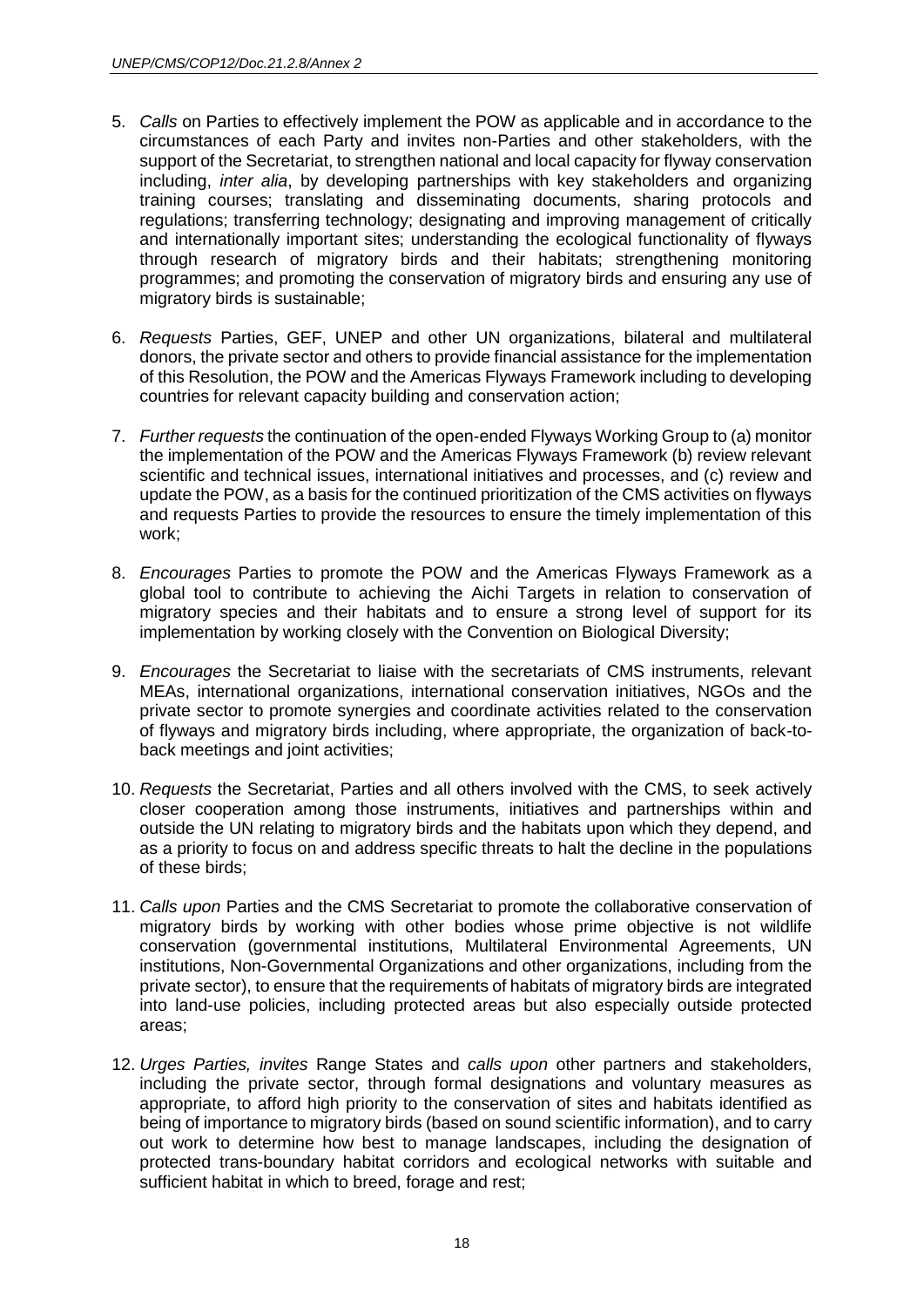- 13. *Invites* Parties to continue taking action to mitigate the impacts of climate change on migratory bird species, including addressing immediate threats that might reduce adaptive potential, ensuring adequate environmental safeguards for renewable energy projects, monitoring the status of migratory birds and their habitats, developing indicators to identify the effects of climate change, promoting adaptive management, seeking new partnerships with other international bodies and considering how to assist species to adapt to climate change (e.g. through securing critical site networks);
- 14. *Requests* Parties to review the coverage and protection status of current site networks noting the need to make due allowance for any exploitation and degradation of sites, and to consider the resilience of sites to climate change, taking account of the potential for shifts in the range of species due to climate change, as well as other factors;
- 15. *Requests* Parties to ensure that known key migratory stop-over sites are all protected and managed and additional sites identified to form part of coherent site networks for migratory species and to continue to support the development of flyway-scale site networks, especially where they are least developed, to include the widest possible range of available habitat for migratory birds, giving particular attention to tidal flats;
- 16. *Urges* Parties to foster trans-boundary collaboration within flyway networks and to implement existing site management plans and develop new ones where needed at key sites, supporting the development of a Global Critical Site Network Tool modelled on the Critical Site Network Tool for the African-Eurasian region;
- 17. *Recommends* that Parties enhance and strengthen monitoring of migratory bird populations and the important sites they rely upon (including surveying new sites to fill information gaps), and to increase capacity for and sustainability of such monitoring in the long term, where appropriate by institutionalizing it as an ongoing activity within government, in partnership with other organizations, in order to present to key stakeholders with up-to-date information on the distribution, status and trends of migratory birds and the sites and habitats that they need;
- 18. *Requests* Parties to support analyses of existing datasets on individual bird movements and to support the development and use of new tools and techniques, including geolocators, radio and satellite tracking, remote sensing, and genetic and connectivity analyses, in order to help identify migration strategies, covering the entire life cycle of species, and including the routes taken via sites ranging from those used most regularly to those of occasional importance;
- 19. *Calls upon* the Secretariat, in collaboration with Parties and relevant international organizations, to strengthen cooperation with the Arctic Council and other bodies focused on the Arctic in order to improve understanding of the ongoing and predicted changes to the environment and impacts on breeding and moulting distributions of species, and to ensure designation and management of all critically important areas;
- 20. *Requests* the Secretariat to strengthen links with the Secretariat of the Arctic Council's Working Group on the Conservation of Arctic Flora and Fauna (CAFF), in the framework of the existing Resolution of Cooperation, especially to ensure that the CAFF Arctic Migratory Bird Initiative (AMBI) has maximum synergies with the POW to capitalize on the flyway approach in gaining global support for the conservation of the arctic environment;
- 21. *Calls upon* the Secretariat, in collaboration with Parties and relevant international organizations, to strengthen cooperation with the private sector to promote development and inclusion of flyway considerations into their operational guidance, to take up stewardship of areas directly linked to or associated with their footprint and beyond, to